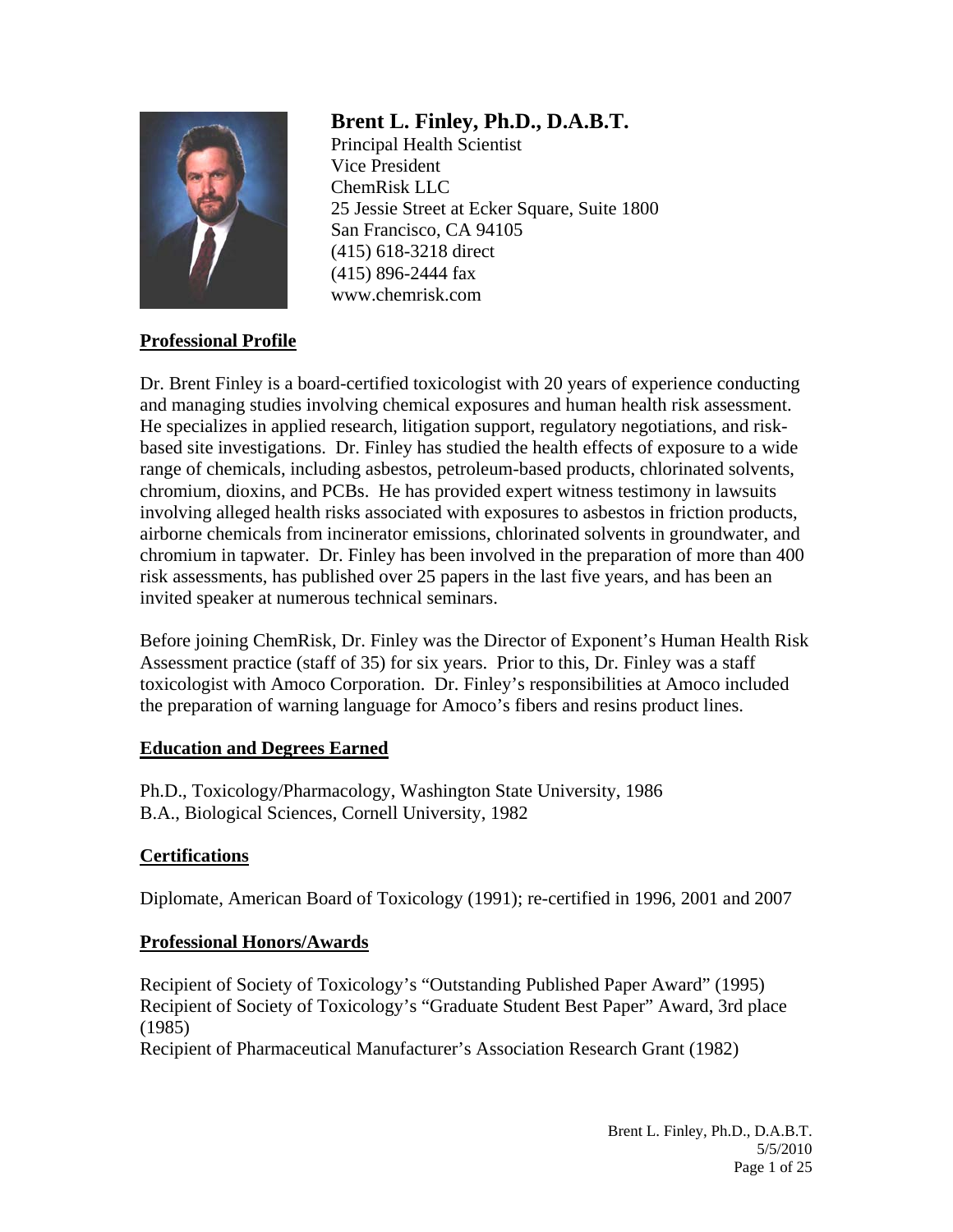### **Professional Experience**

#### *Specific Experience with Benzene*

Served as an expert in exposure and risk assessment in a case involving exposure to benzene in coal tar pitch volatiles in roofing tar

On behalf of a pipeline manufacturer, evaluated health claims related to household exposure to benzene vapors following an underground leak

Deposed in a case involving alleged exposures to benzene in a degreasing solvent

Conducted over 30 environmental risk assessments in which benzene in groundwater was a significant contributor to potential human health risks

Served as expert witness for Oryx Energy in a case involving property damage/health harm from a groundwater benzene plume

#### *Specific Experience with Groundwater Risk Assessment*

Involved in several cases (Aerojet, CNH) wherein current and historical residential exposure to chlorinated solvents in groundwater and tapwater is alleged. These cases involve exposure and dose reconstruction (tapwater ingestion and inhalation and dermal exposures during showering) using measured and modeled data and conclusions concerning alternative causation.

Assessed exposure to Cr(VI) in groundwater via the use of simulation studies (all subsequently published in the peer-reviewed literature) and served as a testifying expert in a case involving numerous plaintiffs in Hinkley, CA

Testified in a hearing regarding the adequacy of several atrazine databases for use in health risk assessment.

#### *Specific Experience with Asbestos*

Serving as a consultant and expert witness in a series of cases involving alleged exposure to asbestos in welding rods, joint compound and automotive and crane brake linings, clutches, and gaskets

Deposed in a premise case involving bystander exposure to asbestos-containing insulation

Published eight papers in the peer-reviewed literature pertaining to asbestos exposure, warnings, and health risks from a state-of-the art perspective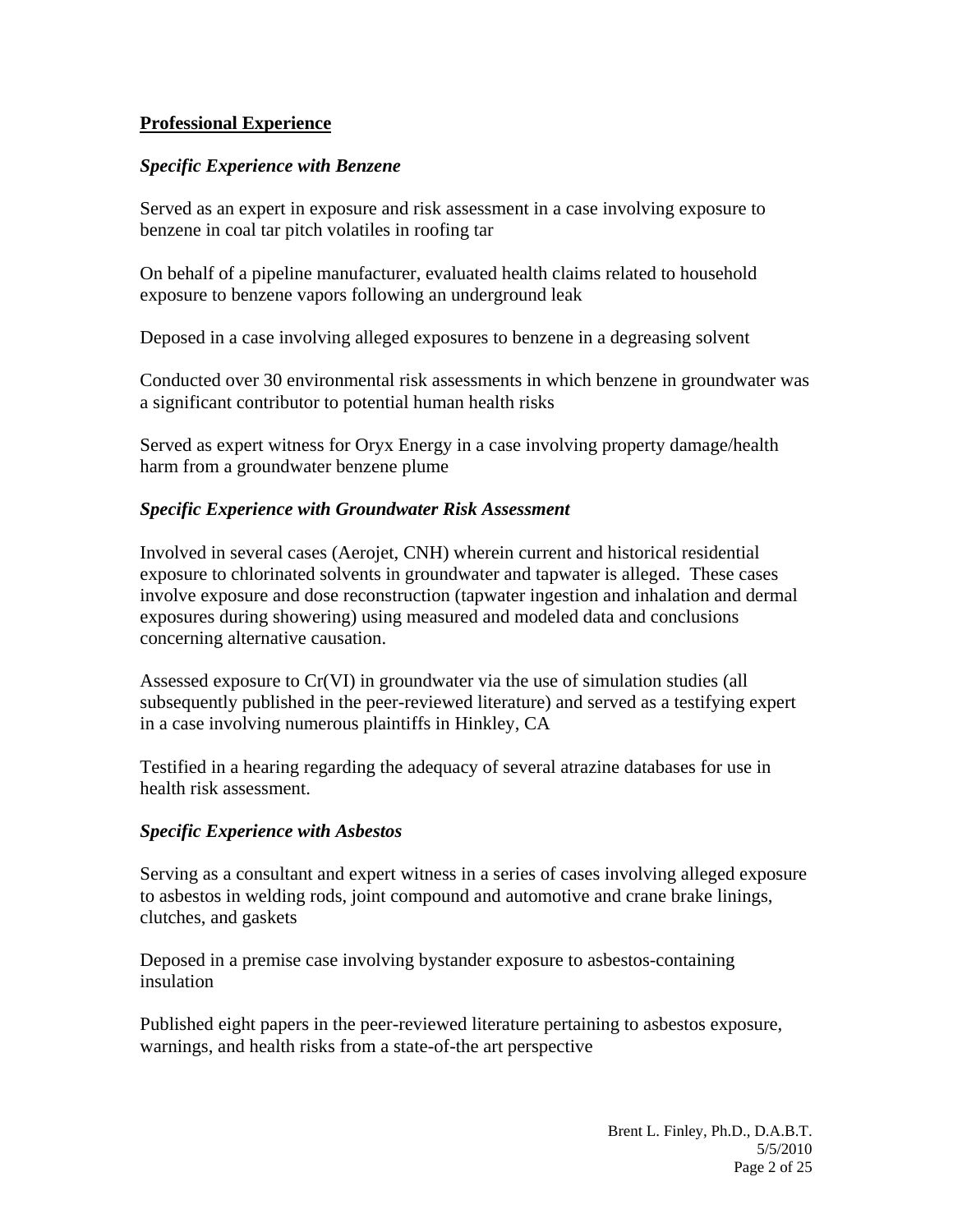### *Specific Experience with Chlorinated VOCs*

Deposed as an expert witness in a toxic tort case involving alleged exposure to numerous chlorinated solvents (TCE, TCA, and CCI4) in groundwater (Comeaux v. Conde Vista). Dr. Finley reviewed the existing groundwater and soil gas data and determined, based on site-specific vapor migration modeling and an evaluation of household exposure pathways, that any inhalation exposure to chlorinated solvents that might have occurred was insufficient to cause the plaintiff's claimed health effects.

Assisted defense counsel in litigation involving alleged residential TCE exposure in the 1950s and 1960s (Stuart v. Lockheed).

Served as a panel member for the International Life Sciences Institute Working Group on estimation of dermal and inhalation exposure to chlorinated contaminants (TCE, TCA, perchloroethylene) in drinking water

Chaired an expert panel review of EPA's inhalation toxicity criteria for 1,2 dichloroethane and 1,l,2-trichloroethane

Conducted and published a probabilistic analysis of household exposure to TCE and perchloroethylene in tapwater to demonstrate the health protectiveness of the EPA's **MCLs** 

### *Specific Experience with Pharmaceuticals, Medical Devices, and Consumer Products*

Currently serving as an expert witness in exposure assessment, industrial hygiene, and toxicology in cases involving popcorn worker exposure to diacetyl and artificial butter

Evaluated the metabolic and toxicity results (from animal and clinical data) of Levaquin and Oflaxacin to determine whether and to what degree the two drugs confer a different therapeutic index

Consulsted in personal injury lawsuits involving healthcare worker use of latex gloves and associated claims of dermal sensitization

Prepared an expert report regarding likelihood of association between use of rug cleaner and plaintiff's alleged symptoms of RADS

Prepared a report and manuscript describing the possible health risks associated with exposure to rubber tire particles in the environment

Served as an expert exposure and risk assessment expert in a case involving formaldehyde emissions from kitchen cabinets

Deposed in a case involving claims of health harm associated with exposure to airbag contents (azide and talc) following airbag deployment and failure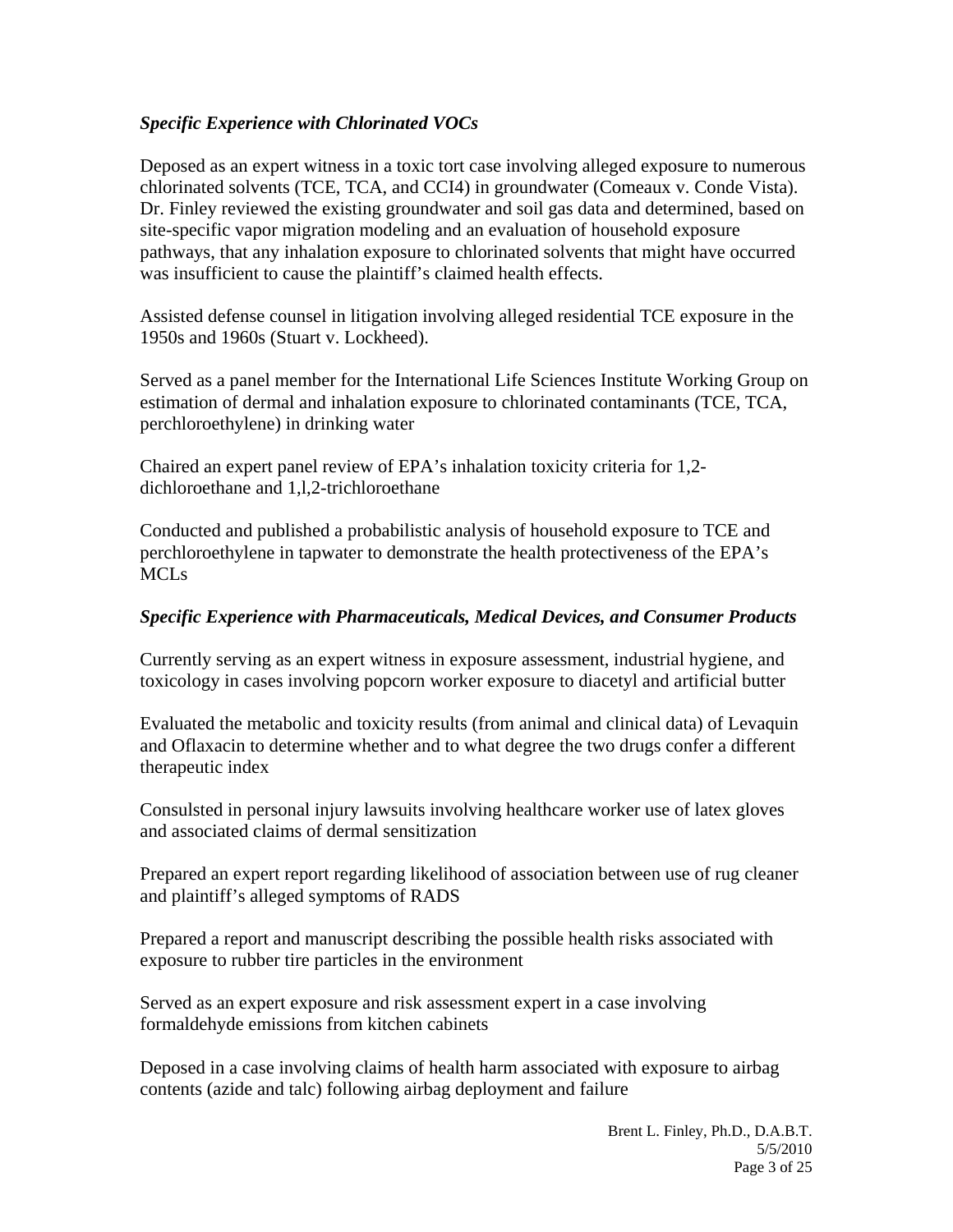Conducted an analysis of health risks associated with exposure to lead in detailing paint that contained up to 30% lead

### *Specific Experience with Warnings, Labels, and State-of-the-Art Analyses*

Served as a state-of-the-art expert in warnings and labels in cases involving worker exposure to "draw fluids" during automobile manufacture

Assessed whether the manufacture of a petroleum solvent "had knowledge" that the use of the solvent might be associated with exposure to significant levels of benzene

Assisted counsel in determining whether labels and warnings on a lead-containing paint were adequate and appropriate under Proposition 65

Serving as a state-of-the-art expert in warnings and labels in cases involving worker exposure to asbestos during brake servicing

# *Specific Experience with Stack Emissions*

Prepared a multipathway exposure and risk assessment for the U.S. Army chemical weapons incinerator in Tooele, Utah. The purpose of the analysis was to assess the merits of an injunction filed by a plaintiff's consortium that operation of the incinerator of the incinerator would pose a risk to surrounding residents. Testified twice in court, on behalf of the Department of Justice. The judge's decision to permit the incinerator to operate was based in part on Dr. Finley's findings and testimony.

Served as an expert exposure and risk assessment expert in a case involving community exposures to particulate emissions from a steel-manufacturing facility

Prepared a multipathway assessment of the health risks associated with emissions of dioxin particulates and vapors from a combustion source. The State of California had previously determined that the dioxin risks were significant and that the client would have to warn the surrounding residential community. Used refined risk assessment techniques to demonstrate that the potential health risks were insignificant. Exposure pathways considered included ingestion of mother's milk, vegetable crops, and local meat and dairy products.

Prepared a multipathway exposure and risk assessment for a state Superfund site in Illinois. The assessment demonstrated that particulate emissions from a client's insecticide-formulating facility did not pose a significant health risk to the surrounding community. Accordingly, the Illinois EPA issued a no-action alternative for the site, and no remediation was required.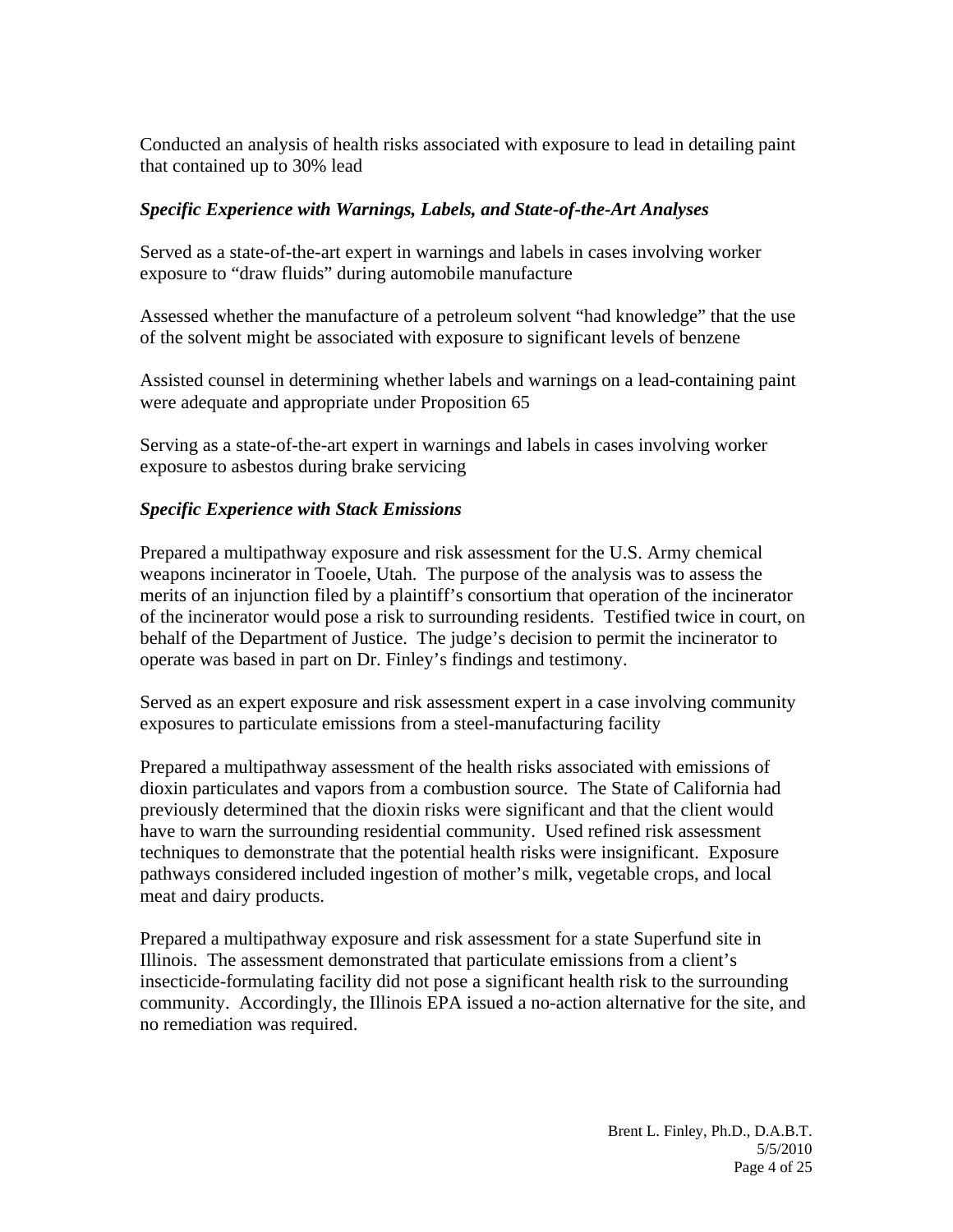### *Specific Experience with Dioxins and PCBs*

Expert witness in a case concerning alleged "recreational" exposures to Aroclor 1254 in soil at a former capacitor manufacturing site

Involved in research with EPA and WHO scientists to refine the current TEF scheme for dioxin and PCB risk assessment.

Conducted (and published) a human exposure study designed to assess the degree to which naturally occurring dietary compounds ("endodioxins") contribute to the overall TEQ dose in the general population

Conducted (and published) the first soil bioavailability study to examine all 17 2,3,7,8 substituted PCDD/Fs

Evaluated dioxin levels in the blood of workers employed at magnesium facility in Utah

Served as principal-in-charge of a Superfund project involving dioxin- and PCBcontaminated sediments in a major waterway in New Jersey. This project involves the use of fingerprinting techniques for source identification, food-web modeling, and defense against natural resource damage claims. Dr. Finley has published over 25 papers regarding the proper use of exposure and risk assessment techniques for this site. Designed the first sediment toxicity study conducted to demonstrate that dioxin poses no risk to benthic invertebrates.

Assisted in the development, conduct and interpretation of a year-long creel-angler survey designed to accurately estimate the fish and crab consumption rates (and associated risks) in a PCB-contaminated waterway

Conducted (and published) an analysis of human and ecological risks associated with suspension of dioxin-contaminated sediments as a result of dredging

Invited to speak at an EPA external peer-review workshop for the guidance document PCBs: Cancer Dose Response Assessment and Application to Environmental Mixtures.

Evaluated PCB-related risks to anglers consuming fish from the Fox River, Wisconsin

### *Specific Experience with Chromium*

Designed and conducted the first human sweat extraction study for the purposes of measuring bioavailability of chromium from soil

Organized and chaired an expert panel investigation into the technical merits of New Jersey Department of Health's urinalysis and house dust analysis of residents living near chromium-impacted areas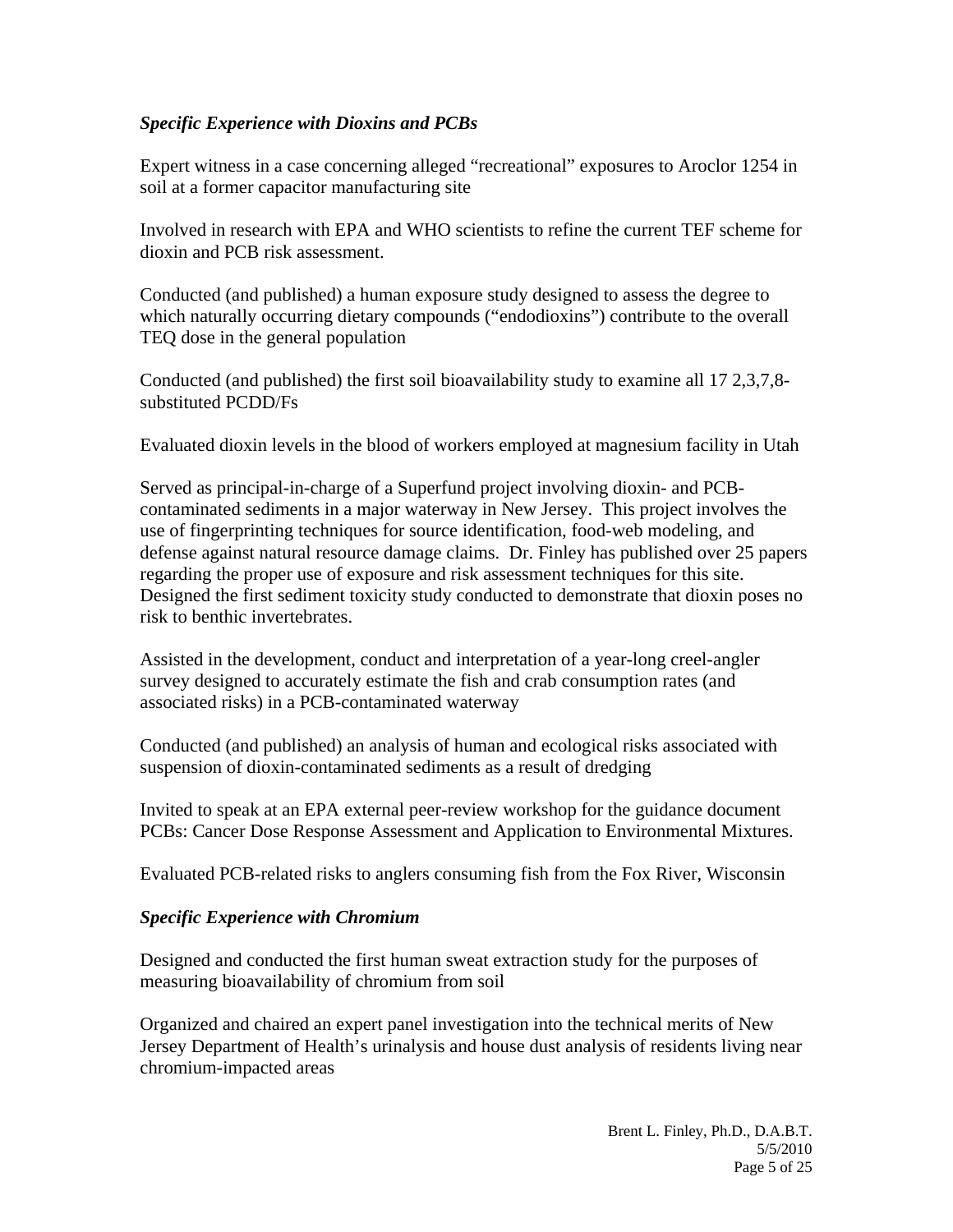Served as principal-in-charge of an industry-funded investigation into OSHA's basis for lowering the permissible exposure limit for chromium (VI)

Served as an expert exposure and risk assessment witness in a toxic tort case involving residential exposure to chromium emissions from a former plating facility in Southern California

Managed a complex assessment of the health risks associated with chromiumcontaminated soil at more than 100 sites in New Jersey. This assessment entailed the development of new sampling and analytical techniques for ambient chromium concentrations, design and implementation of several human exposure studies, and extensive regulatory negotiations with the New Jersey Department of Environmental Protection.

Conducted a \$2M human patch-testing study for the purposes of identifying the dermatitis elicitation threshold for chromium. This study was used to demonstrate that the Agency's initial position on dermatitis-based cleanup standards was seriously flawed.

Invited to speak at an EPA Workgroup session on chromium reference doses regarding proposed methods for setting a chromium (III) reference dose

Prepared and submitted comments to EPA's proposed inhalation "reference concentrations" for chromium. As a result of the submitted comments, EPA withdrew the proposed values. Invited to serve on an EPA work group to evaluate better methods for setting these criteria.

### *Specific Experience with Pathogens*

Designed a sampling analysis program for combined sewer overflows (CSOs) in the Passaic River. The purpose of the program is to conduct a pathogen risk assessment for recreationists who come in contact with the surface water of the River. Several samples have been collected during storm events and the bacterial/viral content of the samples is currently being interpreted to develop estimates of increased risk of various diseases.

Interpreted pathogen content of tapwater samples following plaintiff's assertion that ingestion had caused an array of autoimmune diseases.

Deposed as an exposure and risk assessment expert in EPA et al v. City of Los Angeles. The EPA alleged that uncontrolled sewage spills had impacted Santa Monica Bay to such a degree that beach recreators were at great risk of developing pathogen-related diseases. Dr. Finley reviewed the monitoring data and developed a pathogen exposure and risk analysis.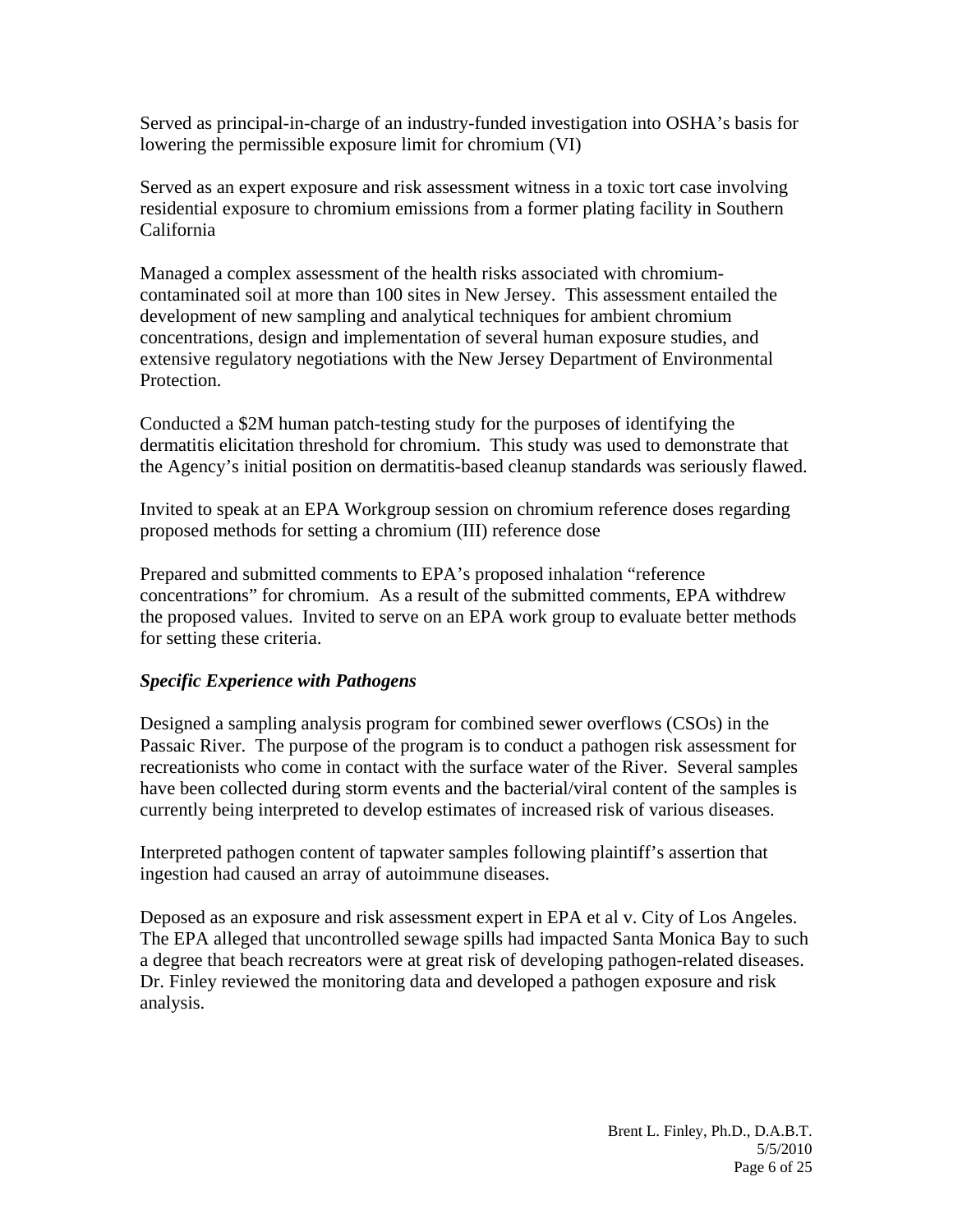### *Specific Experience with Creosote, PAHs, Coal Tar, and Wood-treating Sites*

Deposed as an expert exposure and risk assessment witness in a federal case involving creosote and pentachlorophenol production at a former wood-treating site in St. Louis

Currently serving as an exposure and risk assessment expert in a case involving community allegations of health effects from historical exposures to emissions from a wood-treating facility in Louisiana

Served on an expert panel that evaluated the health risks associated with creosote and coal tar-containing products; the panel concluded that the toxicology and epidemiology data do not support a conclusion that these substances are carcinogenic in humans

On behalf of a creosote manufacturer, helped determine "background" levels of PAH exposure in a community (from diet, etc.) vs. PAH exposures associated with trace creosote levels in residential soils

Conducted over 50 environmental risk assessments (RCRA, CERCLA, RBCA, etc.) in which PAHs in soils were the primary contributor to potential human health risk; a majority of these involved derivation of site-specific soil standards using state-of-the-art exposure assessment techniques. Approximately half of these projects involved regulatory interaction.

### *Specific Experience with Industrial Slags*

Served as principal-in-charge of a risk assessment involving residential exposure to arsenic-containing industrial slag

Designed and conducted a human exposure study (involving the direct ingestion of soil) for the purposes of assessing the disposition of a priority pollutant metal in an industrial slag

Served as principal-in-charge of an ongoing evaluation of the public health risk associated with numerous beneficial uses of steel slag

#### **Other Projects**

Evaluated risks associated with ingestion of fish and shellfish from San Diego Harbor

Demonstrated that post-remedial concentrations of mercury in soil at an industrial site in Puerto Rico did not pose a significant health risk to individuals working on the property. EPA Region II then formally closed the site with no further remediation required.

Prepared an avian health risk assessment at a state Superfund site. The assessment, involved collection and analysis of live and dead birds for cyclodiene content.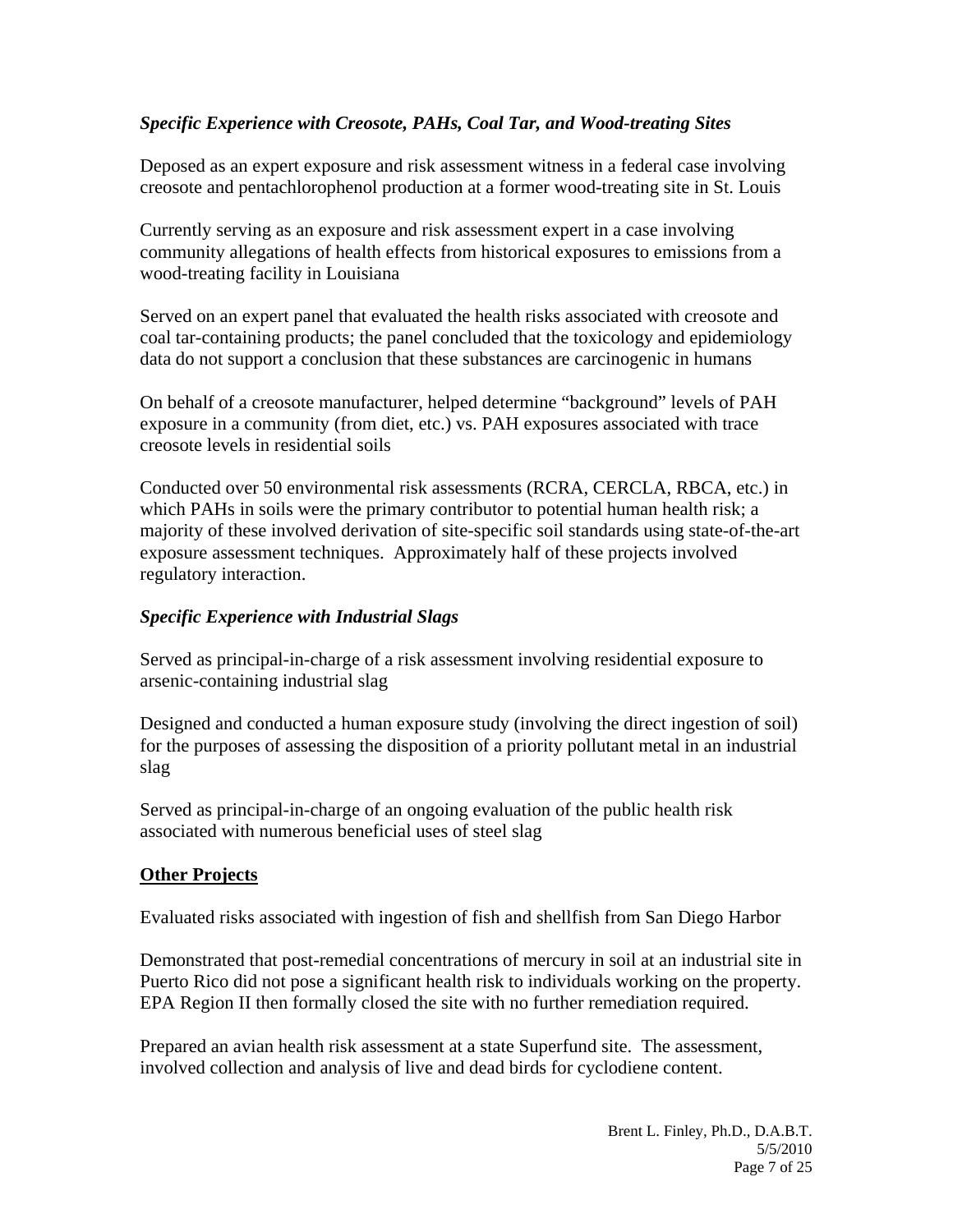Managed two ecological impact studies in Melbourne, Australia

Served as principal-in-charge of four separate RCRA risk assessments involving more than 400 solid waste management units

On behalf of a former toxaphene manufacturer, conducted an analysis of toxaphenerelated risks to humans consuming fish in a waterway in Georgia

#### **Publications**

Kreider, M.L., J.M. Panko, B.L. McAtee, L.I. Sweet, B. L. Finley. 2010. Physical and chemical characterization of tire-related particles: Comparison of particles generated using different methodologies. Sci Total Environ. 408(3):652-59.

Finley, B.L., K.A. Fehling, J. Warmerdam, and E.J. Morinello. 2009. Oral bioavailability of polychlorinated dibenzo-p-dioxins/dibenzofurans in industrial soils. Hum Ecol Risk Assess. 15(6):1146-67.

Richter, R.O., B.L. Finley, D.J. Paustenbach, P.R.D. Williams, and P. Sheehan. 2009. An evaluation of short-term exposures of brake mechanics to asbestos during automotive and truck brake cleaning and machining activities. J Expo Sci Environ Epidemiol. 19(5):458- 74.

Pierce, J.S., G.C.T. Jiang, and B.L. Finley. 2008. A state of the science review of the potential health hazards associated with asbestos in shielded metal arc welding rods in the United States. Toxicol & Environ Chem. 90(5):917-56.

Finley, B.L., D.A. Galbraith, and D. Weill. 2008. Comments on respiratory toxicity of diacetyl [Re: Morgan, D. L., Flake, G. P., Kirby, P. J., and Palmer, S. M. Respiratory toxicity of diacetyl in C57Bl/6 mice. Toxicol. Sci. 103, 169-180]. Toxicol Sci. 105(2):429-32.

Madl, A.K., L.L. Scott, D.M. Murbach, K.A. Fehling, B.L. Finley, and D.J. Paustenbach. 2008. Exposure to chrysotile asbestos associated with unpacking and repacking boxes of automobile brake pads and shoes. Ann Occup Hyg. 52(6):463-79.

Jiang, G.C.T., A.K. Madl, K.J. Ingmundson, D.M. Murbach, K.A. Fehling, D.J. Paustenbach, and B.L. Finley. 2008. A study of airborne chrysotile concentrations associated with handling, unpacking, and repacking boxes of automobile clutch discs. Reg Tox Pharm. 51(1):87-97.

Pierce, J.S., M.A. McKinley, D.J. Paustenbach, and B.L. Finley. 2008. An evaluation of reported no-effect chrysotile asbestos exposures for lung cancer and mesothelioma. Crit Rev Toxicol. 38(3):191-214.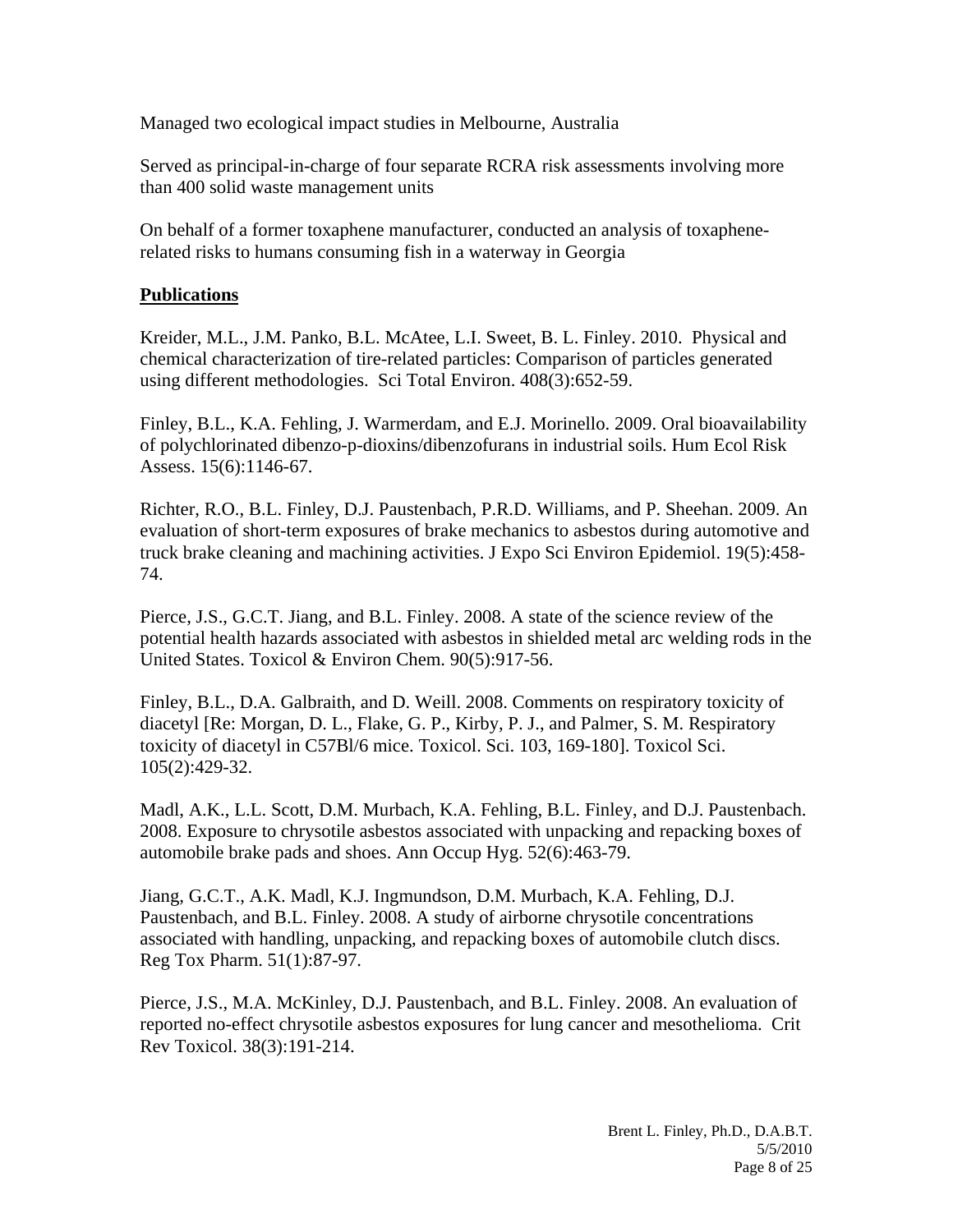Donovan, E.P., D.F. Staskal, K.M. Unice, J.D. Roberts, L.C. Haws, B.L. Finley, and M.A. Harris. 2008. Risk of gastrointestinal disease associated with exposure to pathogens in the sediments of the lower Passaic River. Appl Environ Microbiol. 74(4):1004-1018.

Donovan, E., K. Unice, J.D. Roberts, M. Harris, and B. Finley. 2008. Risk of gastrointestinal disease associated with exposure to pathogens in the water of the lower Passaic River. Appl Environ Microbiol. 74(4):994-1003.

Connor, K.T., M.A. Harris, M.R. Edwards, R.A. Budinsky, G.C. Clark, A.C. Chu, B.L. Finley, and J.C. Rowlands. 2008. AH receptor agonist activity in human blood measured with a cell-based bioassay: Evidence for naturally occurring AH receptor. J Expo Sci Environ Epidemiol. 18(4):369-80.

Santamaria, A.B., C.A. Cushing, J.M. Antonini, B.L. Finley, and F.S. Mowat. 2007. State-of-the-science-review: does manganese exposure during welding pose a neurological risk? J Toxicol Environ Health B. 10:417-465.

Finley, B.L., R.O. Richter, F.S. Mowat, S. Mlynarek, D.J. Paustenbach, J.M. Warmerdam and P.J. Sheehan. 2007. Cumulative asbestos exposure for US automobile mechanics involved in brake repair (circa 1950s-2000). J Expo Sci Environ Epidemiol. 17(7): 644- 655.

Kuykendall, J.R., E.J. Jarvi, B.L. Finley, and D.J. Paustenbach. 2007. DNA-protein cross-link formation in Burkitt lymphoma cells cultured with benzaldehyde and the sedative paraldehyde. Drug Chem Toxicol. 30(1):1-16.

Ray, R., V. Craven, M. Bingham, J. Kinnell, E. Hastings, and B. Finley. 2007. Human health exposure factor estimates based upon a creel/angler survey of the lower Passaic River (Part 3). J Toxicol Environ Health A. 70(6):512-528.

Ray, R., V. Craven, J. Kinnell, M. Bingham, M. Freeman, and B. Finley. 2007. A statistical method for analyzing data collected by a creel/angler survey (Part 2). J Toxicol Environ Health A. 70(6):496-511.

Morinello, E.J., J.M. Warmerdam, and B.L. Finley. 2006. The oral bioavailability of polychlorinated dibenzo-pdioxins/dibenzofurans in the soil: review of the state of the science. Organohalogen Compounds. 68:1581-1584.

Haws, L.C., S.H. Su, M. Harris, M.J. Devito, N.J. Walker, W.H. Farland, B. Finley, and L.S. Birnbaum. 2006. Development of a refined database of mammalian relative potency estimates for dioxin-like compounds. Toxicol Sci. 89(1):4-30.

Paustenbach, D.J., B.L. Finley, P.J. Sheehan, and G.P. Brorby. 2006. Re: Evaluation of the size and type of free particulates collected from unused asbestos-containing brake components as related to potential for respirability. Am J Ind Med. 49:60-61.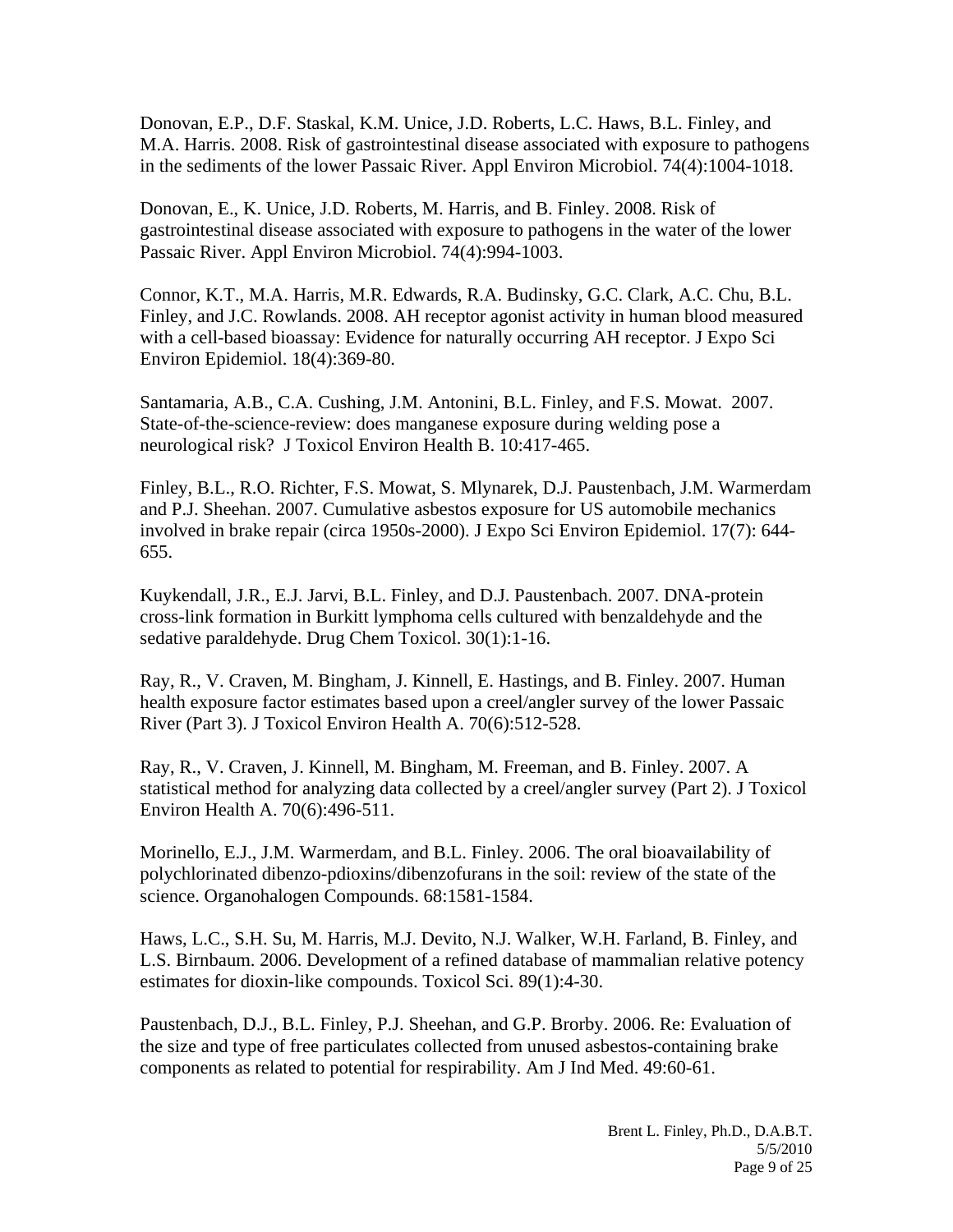Finley B.L. and A. Santamaria. 2005. Current evidence and research needs regarding the risk of manganese-induced neurological effects in welders. Neurotoxicol. 26(2):285- 289.

Connor K.T., M. Eversen, S.H. Su, and B.L. Finley. 2005. Quantitation of polychlorinated biphenyls in fish for human cancer risk assessment: a comparative case study. Environ Toxicol Chem. 24(1):17-24.

Li A.A., P.J. Mink, L.J. McIntosh, M.J. Teta, and B.L. Finley. 2005. Evaluation of epidemiologic and animal data associating pesticides with Parkinson's disease. J Occup Environ Med. 47(10):1059-1087.

Connor, K., M. Harris, M. Edwards, A. Chu, G. Clark, and B. Finley. 2004. Estimating the total TEQ in human blood from naturally-occurring vs. anthropogenic dioxins: a dietary study. Organohalogen Compd. 66:3408-3413.

Haws, L., M. Harris, S. Su, L. Birnbaum, M. Devito, W. Farland, N. Walker, K. Connor, A. Santamaria, and B. Finley. 2004. Development of a refined database of relative potency estimates to facilitate better characterization of variability and uncertainty in the current mammalian TEFs for PCDDs, PCDFs, and dioxin-Like PCBs. Organohalogen Compd. 66:3391-3397.

Haws, L., M. Harris, S. Su, N. Walker, L. Birnbaum, M. DeVito, W. Farland, K. Connor, A. Santamaria, and B. Finley. 2004. A preliminary approach to characterizing variability and uncertainty in the mammalian PCDD/F and PCB TEFs. Organohalogen Compd. 66:3439–3445.

Paustenbach, D.J., B.L. Finley, E.T. Lu, G.P. Brorby, and P.J. Sheehan. 2004. Environmental and occupational health hazards associated with the presence of asbestos in brake linings and pads (1900 to present): a "state-of-the-art" review. J Toxicol Environ Health B Crit Rev. 7(1):25-80.

Finley, B.L., and K.T. Connor. 2003. Naturally occurring Ah-receptor agonists in foods: Implications regarding dietary dioxin exposure and health risk. Human Ecol Risk Assess 9:1747-1763.

Finley, B.L., K.T. Connor, and P.K. Scott. 2003. The use of toxic equivalency factor distributions in probabilistic risk assessments for dioxins, furans, and PCBs. J Toxicol Environ Health A. 66(6):533-550.

Finley, B.L., T. Iannuzzi, N. Wilson, J.C. Kinnell, V.A. Craven, S. Lemeshow, C.M. Teaf, E.J. Calabrese, and P.T. Kostecki. 2003. The Passaic Creel/Angler survey: Expert panel review, findings, and recommendations. Human Ecol Risk Assess. 9:829-855.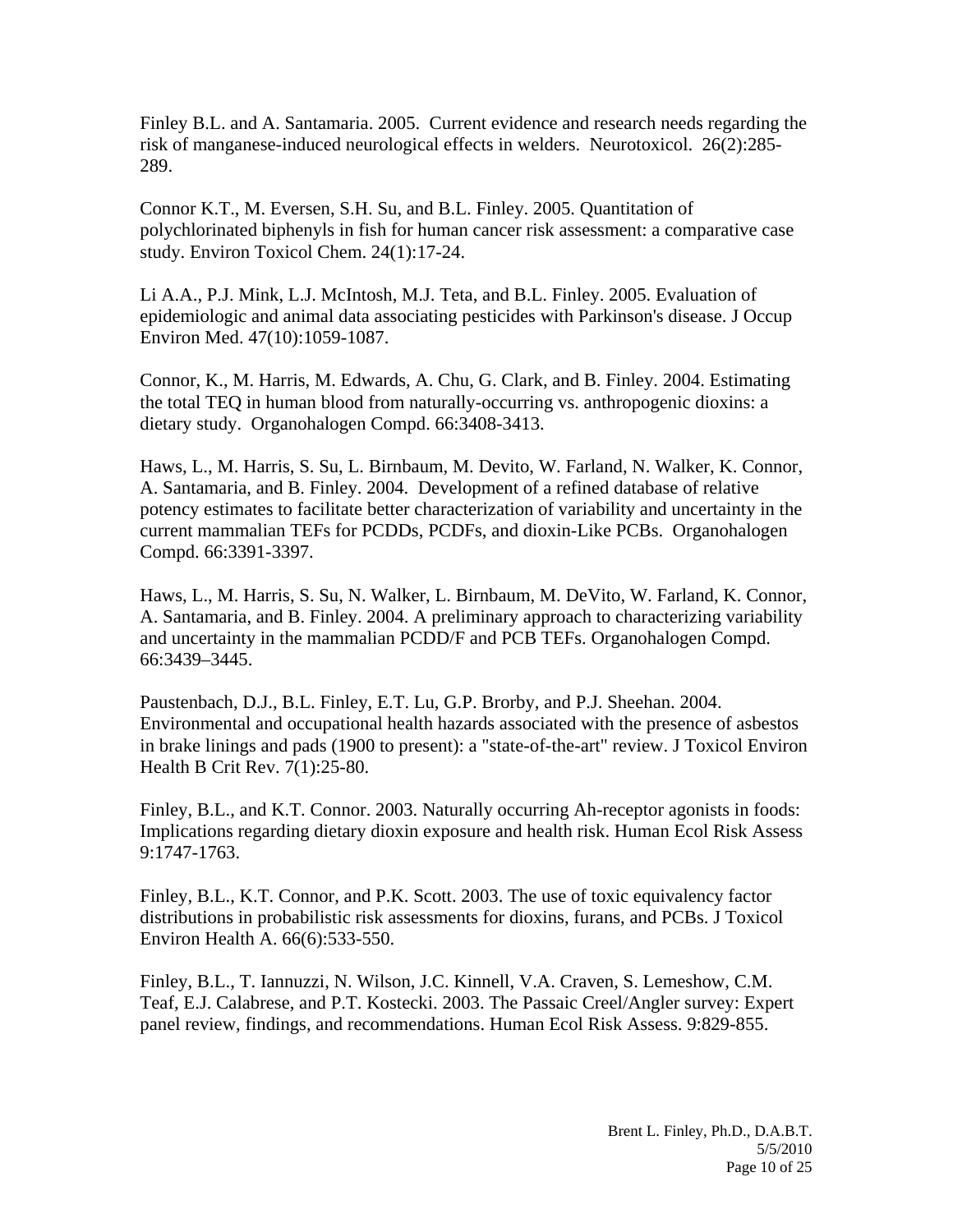Finley, B.L., D.R. Ownby, and S.M. Hays. 2003. Airborne tire particulates in the environment: A possible asthma risk from latex proteins? Human Ecol Risk Assess. 9:1505-1518.

Paustenbach, D.J., B.L. Finley, F.S. Mowat, and B.D. Kerger. 2003. Human health risk and exposure assessment of chromium (VI) in tap water. J Toxicol Environ Health A. 66(14):1295-1339.

Paustenbach, D.J., R.O. Richter, B.L. Finley, and P.J. Sheehan. 2003. An evaluation of the historical exposures of mechanics to asbestos in brake dust. Appl Occup Environ Hyg. 18(10):786-804.

Proctor, D., J. Panko, E. Liebig, K. Mundt, M. Buczynski, R. Barnhart, M. Harris, R. Morgan, B. Finley, and D. Paustenbach. 2003. Workplace concentrations of airborne hexavalent chromium for the Painesville, Ohio chromate production plant. Appl Occup Environ Hyg J. 18(6):430-449.

Aylward, L.., S. Hays, and B. Finley. 2002. Temporal trends in intake of dioxins from foods in the U.S. and Western Europe: Issues with intake estimates and parallel trends in human body burden. Organohalogen Compd. 55:235–238.

Proctor, D.M., J.M. Otani, B.L. Finley, D.J. Paustenbach, J.A. Bland, N. Speizer, and E.V. Sargent. 2002. Is hexavalent chromium carcinogenic via ingestion? A weight-ofevidence review. J Toxicol Environ Health A. 65(10):701-746.

Su, S.H., L.C. Pearlman, J.A. Rothrock, T.J. Iannuzzi, and B.L. Finley. 2002. Potential long-term ecological impacts caused by disturbance of contaminated sediments: a case study. Environ Manage. 29(2):234-249.

Scott, P.K., A. Pittignano, and B.L. Finley. 2001. Evaluation of the physical hazards associated with two remedial alternatives at a Superfund site. Risk Anal. 21(1):53-61.

Su, S.H., J. Rothrock, L. Pearlman, and B.L. Finley. 2001. Health-based criteria for sediment disposal options: a case study of the Port of New York/New Jersey. Human Ecol Risk Assess. 7(6):1737-1756.

Hays, S.M., L.L. Aylward, B. Finley, and D.J. Paustenbach. 2001. Implementing a cancer risk assessment for dioxin using a margin of exposure approach and an internal measure of dose. Organohalogen Compd. 53:225-228.

Finley, B.L., P.K. Scott, and C. Kirman. 2000. PCBs in Passaic River sediments: Some analytical considerations. Soil Sediment Contam. 9(3):167-179.

Kirman, C.R., L.L. Aylward, N.J. Karch, D.J. Paustenbach, B.L. Finley, and S.M. Hays. 2000. Is dioxin a threshold carcinogen? A quantitative analysis of the epidemiological data using internal dose and Monte Carlo methods. Organohalogen Compd. 48:219-222.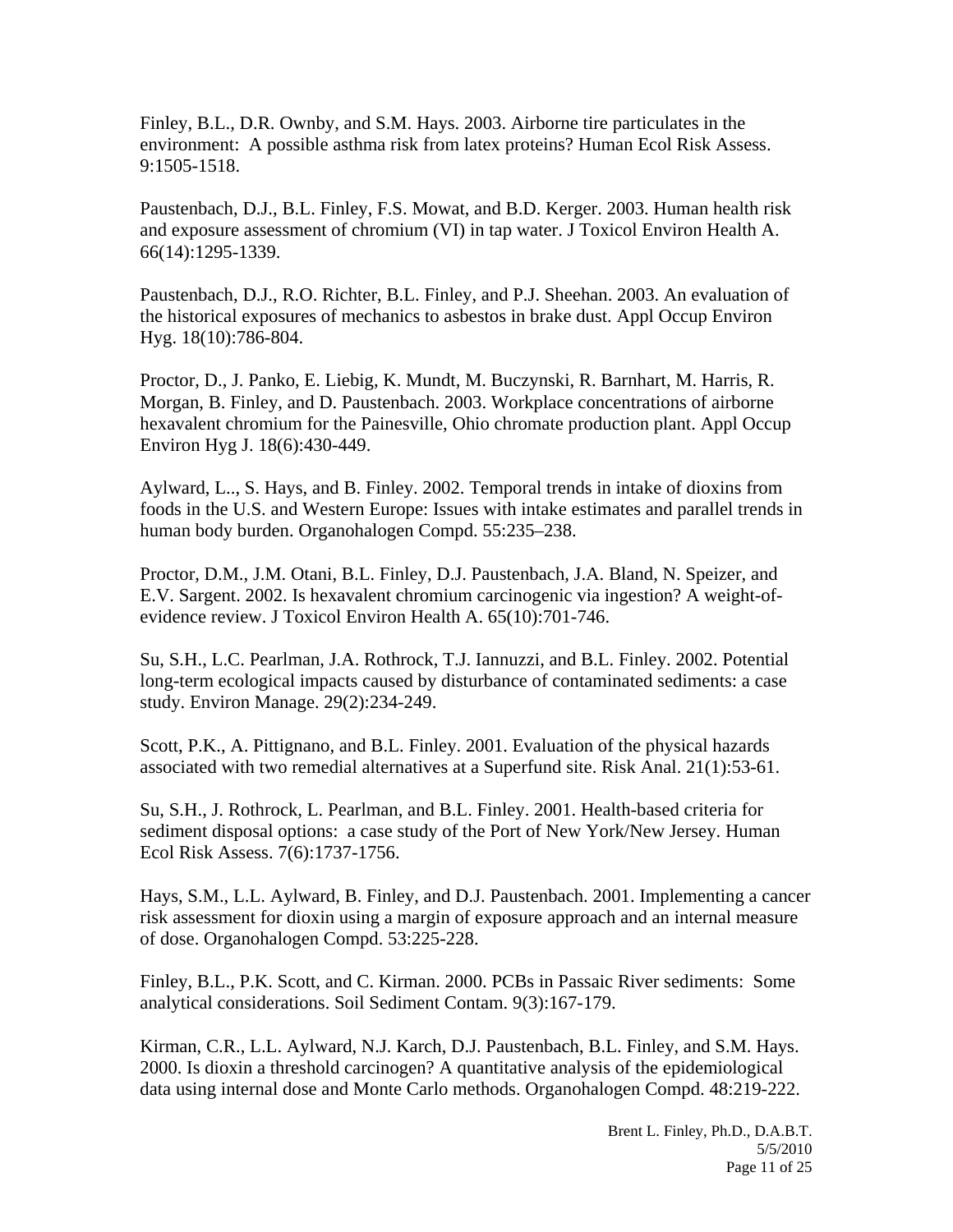Finley, B.L., C. Kirman, and P.K. Scott. 1999. Derivation of probabilistic distributions for the W.H.O. mammalian toxic equivalency factors. 42:225-229.

Fowler, J.F., Jr., C.L. Kauffman, J.G. Marks, Jr., D.M. Proctor, M.M. Fredeick, J.M. Otani, B.L. Finley, D.J. Paustenbach, and J.R. Nethercott.. 1999. An environmental hazard assessment of low-level dermal exposure to hexavalent chromium in solution among chromium-sensitized volunteers. J Occup Environ Med. 41(3):150-60.

Paustenbach, D.J., and B.L. Finley. 1999. DNA-protein cross-links as a biomarker of Cr(VI) exposure. Environ Health Perspect. 107(10):A494-495.

Proctor, D.M., J.M. Panko, B.L. Finley, W.J. Butler, and R.J. Barnhart. 1999. Need for improved science in standard setting for hexavalent chromium. Regul Toxicol Pharmacol. 29(2 Pt 1):99-101.

Barber, T.R., D.J. Chappie, D.J. Duda, P.C. Fuchsman, and B.L. Finley. 1998. Using a spiked sediment bioassay to establish a no-effect concentration for dioxin exposure to the amphipod Ampelisca abdita. Environ Toxicol Chem. 17(3):420-424.

Corbett, G.E., D.G. Dodge, E. O'Flaherty, J. Liang, L. Throop, B.L. Finley, and B.D. Kerger. 1998. In vitro reduction kinetics of hexavalent chromium in human blood. Environ Res. 78(1):7-11.

Finley, B., C. Kirman, R.J. Wenning, and D. Mathur. 1998. Does the available toxicological evidence warrant identification of hexachlorobenzene as a dioxin-like chemical? Organohalogen Compd. 38:325-329.

Huntley, S.L., H. Carlson-Lynch, G.W. Johnson, D.J. Paustenbach, and B.L. Finley. 1998. Identification of historical PCDD/F sources in Newark Bay Estuary subsurface sediments using polytopic vector analysis and radioisotope dating techniques. Chemosphere. 36(6):1167-1185.

Proctor, D.M., M.M. Fredrick, P.K. Scott, D.J. Paustenbach, and B.L. Finley. 1998. The prevalence of chromium allergy in the United States and its implications for setting soil cleanup: a cost-effectiveness case study. Regul Toxicol Pharmacol. 28(1):27-37.

Corbett, G.E., B.L. Finley, D.J. Paustenbach, and B.D. Kerger. 1997. Systemic uptake of chromium in human volunteers following dermal contact with hexavalent chromium (22 mg/L). J Expo Anal Environ Epidemiol. 7(2):179-189.

Finley, B.L., B.D. Kerger, M.W. Katona, M.L. Gargas, G.C. Corbett, and D.J. Paustenbach. 1997. Human ingestion of chromium (VI) in drinking water: pharmacokinetics following repeated exposure. Toxicol Appl Pharmacol. 142(1):151- 159.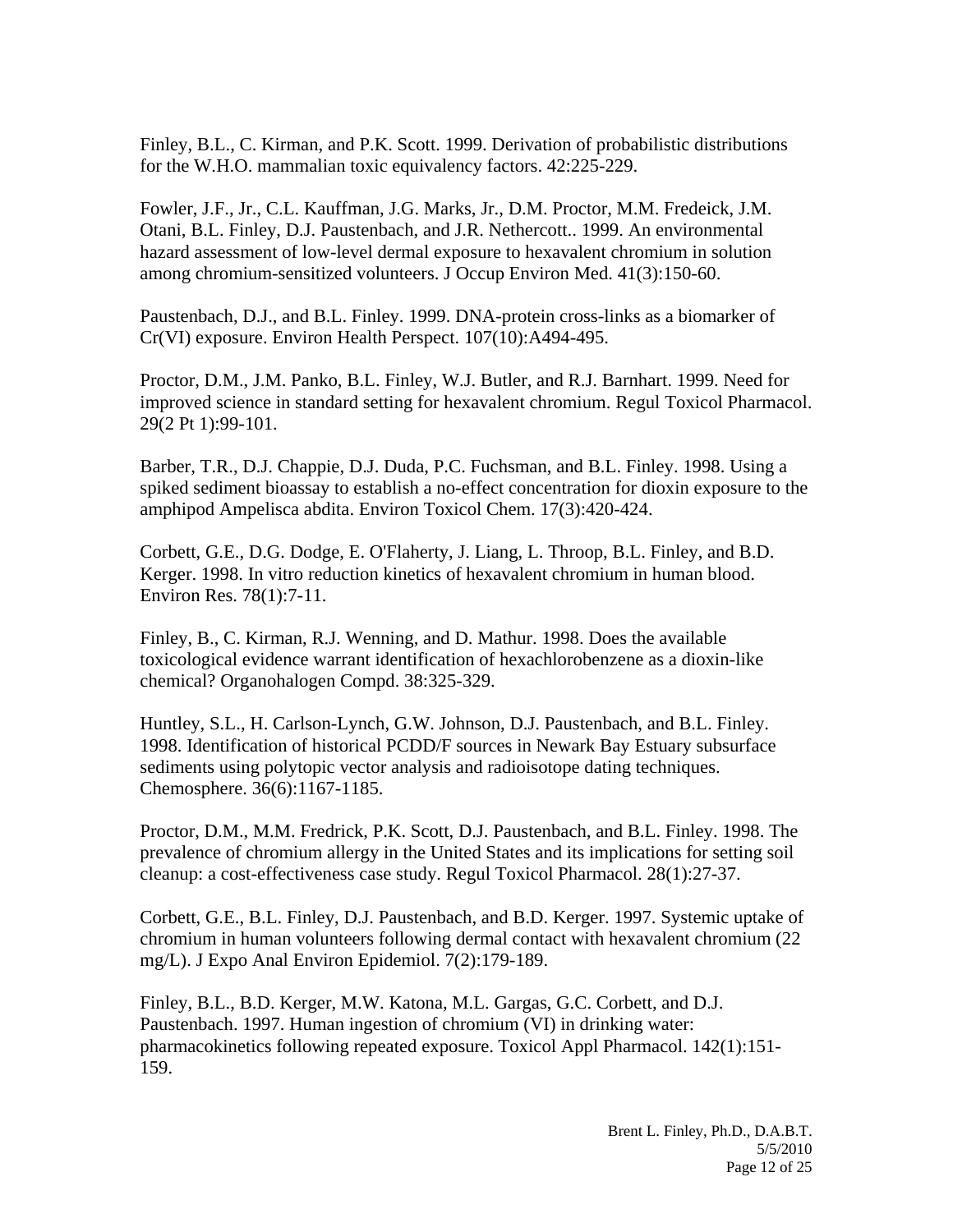Finley, B.L., and D.J. Paustenbach. 1997. Using applied research to reduce uncertainty in health risk assessment: five case studies involving human exposure to chromium in soil and groundwater. J Soil Contam. 6:649-705.

Finley, B.L., K.R. Trowbridge, S. Burton, D.M. Proctor, J.M. Panko, and D.J. Paustenbach. 1997. Preliminary assessment of PCB risks to human and ecological health in the lower Passaic River. J Toxicol Environ Health. 52(2):95-118.

Huntley, S.L., T.J. Iannuzzi, J.G. Ducey, H. Carlson-Lynch, C.W. Schmidt, and B.L. Finley. 1997. Combined sewer overflows (CSOs) as sources of sediment contamination in the lower Passaic River, New Jersey. II. Polychlorinated dibenzo-p-dioxins, polychlorinated debenzofurans, and polychlorinated biphenyls. Chemosphere. 34(2):233- 250.

Iannuzzi, T.J., S.L. Huntley, C.W. Schmidt, B.L. Finley, R.P. McNutt, and S.J. Burton. 1997. Combined sewer overflows (CSOs) as source of sediment contamination in the lower Passaic River, New Jersey. I. Priority pollutants and inorganic chemicals. Chemosphere. 34(2):213-231.

Kerger, B.D., B.L. Finley, G.E. Corbett, D.G. Dodge, and D.J. Paustenbach. 1997. Ingestion of chromium(VI) in drinking water by human volunteers: absorption, distribution, and excretion of single and repeated doses. J Toxicol Environ Health. 50(1):67-95.

Paustenbach, D.J., B.L. Finley, and T.F. Long. 1997. The critical role of house dust in understanding the hazards posed by contaminated soils. Int J Toxicol. 16:339-362.

Paustenbach, D.J., J.M. Panko, M.M. Fredrick, B.L. Finley, and D.M. Proctor. 1997. Urinary chromium as a biological marker of environmental exposure: what are the limitations? Regul Toxicol Pharmacol. 26(1 Pt 2):S23-34.

Scott, P.K., B.L. Finley, M.A. Harris, and D.E. Rabbe. 1997. Background air concentrations of Cr(VI) in Hudson County, New Jersey: implications for setting healthbased standards for Cr(VI) in soil. J Air Waste Manag Assoc. 47(5):592-600.

Scott, P.K., B.L. Finley, H.M. Sung, R.H. Schulze, and D.B. Turner. 1997. Identification of an accurate soil suspension/dispersion modeling method for use in estimating healthbased soil cleanup levels of hexavalent chromium in chromite ore processing residues. J Air Waste Manag Assoc. 47(7):753-765.

Costa, M., A. Zhitkovich, M. Gargas, D. Paustenbach, B. Finley, J. Kuykendall, R. Billings, T.J. Carlson, K. Wetterhahn, J. Xu, S. Patierno, and M. Bogdanffy. 1996. Interlaboratory validation of a new assay for DNA-protein crosslinks. Mutat Res. 369(1- 2):13-21.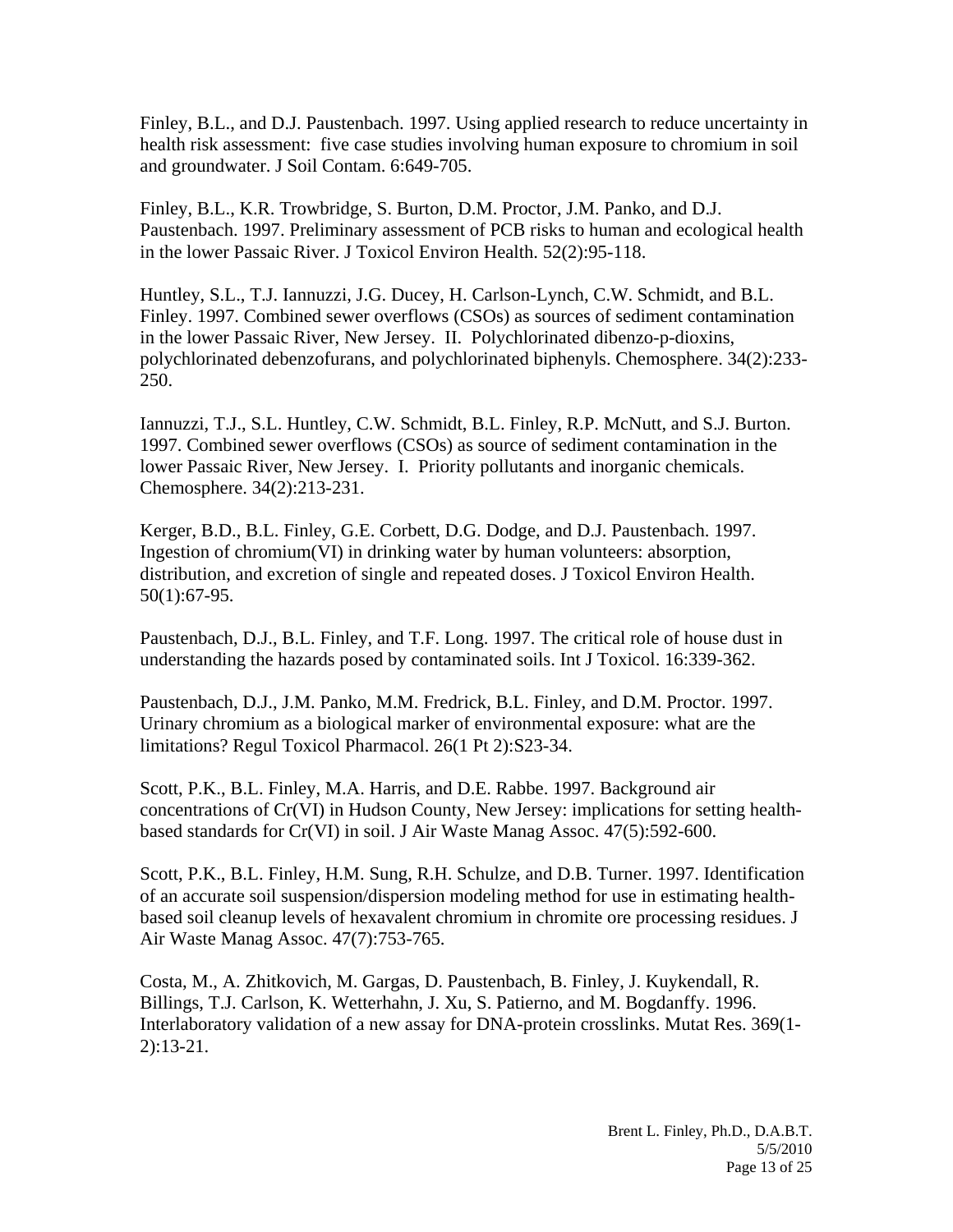Finley, B.L., B.D. Kerger, D.G. Dodge, S.M. Meyers, R.O. Richter, and D.J. Paustenbach. 1996. Assessment of airborne hexavalent chromium in the home following use of contaminated tapwater. J Expo Anal Environ Epidemiol. 6(2):229-245.

Finley, B.L., P.K. Scott, R.L. Norton, M.L. Gargas, and D.J. Paustenbach. 1996. Urinary chromium concentrations in humans following ingestion of safe doses of hexavalent and trivalent chromium: implications for biomonitoring. J Toxicol Environ Health. 48(5): 479-499.

Gargas, M., M. Harris, D.J. Paustenbach, and B.L. Finley. 1996. Response to the letterto-the-editor written by Stern et al. regarding the paper "Urinary Excretion of Chromium Following Ingestion of Chromite-Ore Processing Residues in Humans: Implications for Biomonitoring". Risk Anal. 16(5):609-612.

Iannuzzi, T., S.L. Huntley, and B.L. Finley. 1996. Comments on "Levels of PCDD/Fs in crab tissue from the Newark. Raritan System" and "Mass-profile monitoring in trace analysis: identification of polychlorodibenzothiophenes in crab tissues collected from the Raritan Bay System. Environ Sci Technol. 30(2):721-722.

Kerger, B.D., D.J. Paustenbach, G.E. Corbett, and B.L. Finley. 1996. Absorption and elimination of trivalent and hexavalent chromium in humans following ingestion of a bolus dose in drinking water. Toxicol Appl Pharmacol. 141(1):145-158.

Kerger, B.D., R.O. Richter, S.M. Chute, D.G. Dodge, S.K. Overman, J. Liang, B.L. Finley, and D.J. Paustenbach. 1996. Refined exposure assessment for ingestion of tapwater contaminated with hexavalent chromium: consideration of exogenous and endogenous reducing agents. J Expo Anal Environ Epidemiol. 6(2):163-179.

Paustenbach, D.J., B.L. Finley, and S. Kacew. 1996. Biological relevance and consequences of chemical- or metal-induced DNA cross-linking. Proc Soc Exp Biol Med. 211(3):211-217.

Shear, N.M., C.W. Schmidt, S.L. Huntley, D.W. Crawford, and B.L. Finley. 1996. Evaluation of the factors relating combined sewer overflows with sediment contamination of the lower Passaic River. Mar Poll Bull. 32(2):288-304.

Paustenbach DJ, B.L. Finley, J. Nethercott, and J. Fowler. 1995. Response to Stern and Hazen letter-to-the-editor. J Toxicol Environ Health. 44:377–83.

Anderson, R.A., T. Colton, J. Doull, J.G. Marks, R.G. Smith, G.M. Bruce, B.L. Finley, and D.J. Paustenbach. 1995. Response to Fagliano et al. and Gochfeld & Lioy letter-tothe-editor. J Toxicol Environ Health. 44:123-134.

Finley, B.L., J. Nethercott, and D. Paustenbach. 1995. Response to comments by Hazen and Stern. Occup Environ Med. 52:1-8.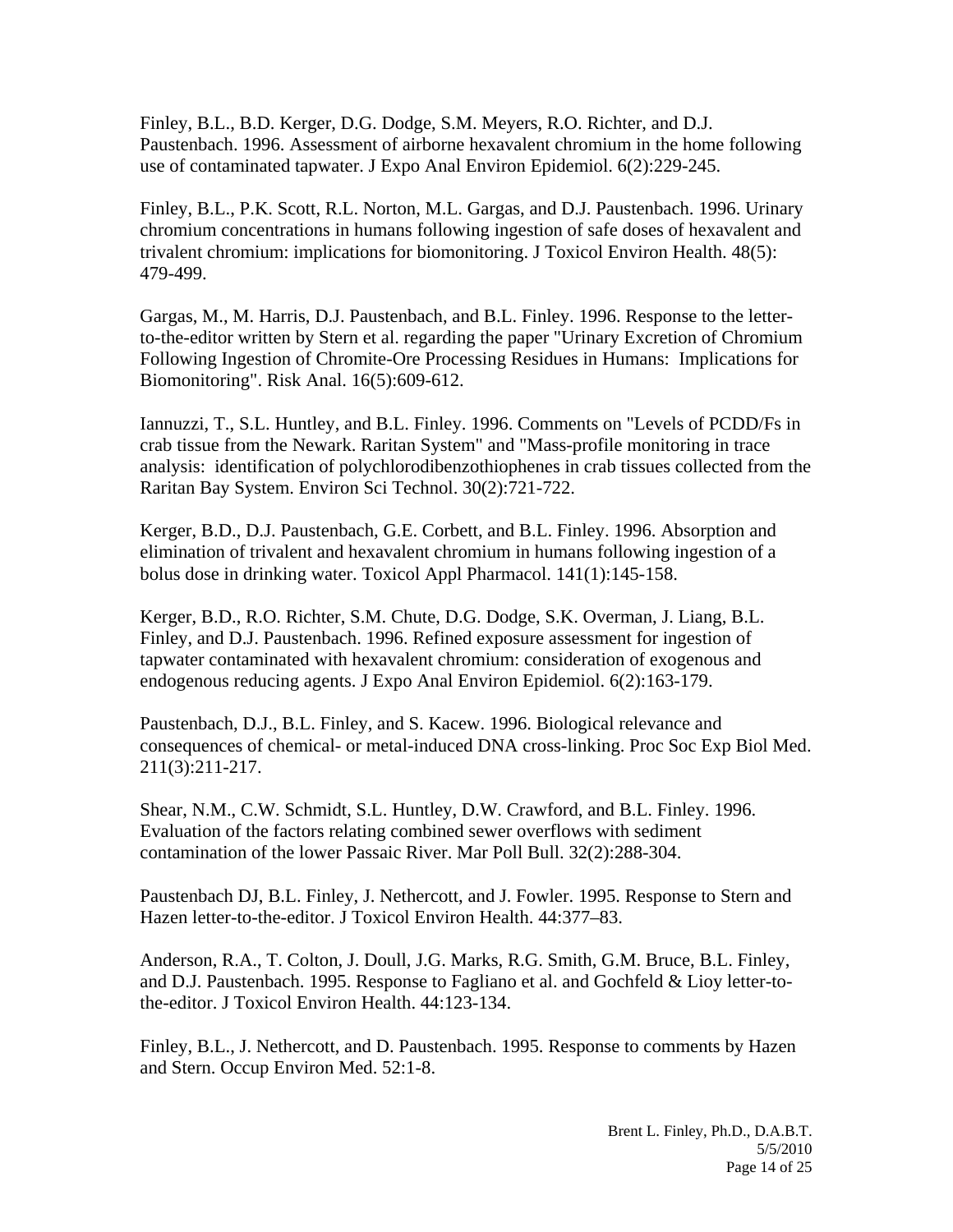Finley, B.L., D.J. Paustenbach, J. Nethercott, and J. Fowler. 1995. Risk assessment of the allergic dermatitis potential of environmental exposure to hexavalent chromium. J Toxicol Environ Health. 44(3):377-383.

Gargas, M.L., B.L. Finley, R.L. Norton, and D.J. Paustenbach. 1995. Response to Fagliano et al letter-to-the-editor on urine chromium screening. Drug Metab Disp. 23(6):607-609.

Iannuzzi, T., S.L. Huntley, N.L. Bonnevie, B.L. Finley, and R.J. Wenning. 1995. Distribution and possible sources of polychlorinated biphenyls in dated sediments from the Newark Bay Estuary, New York. Arch Environ Contam Toxicol. 28:108-117.

Nethercott, J.R., D.J. Paustenbach, and B.L. Finley. 1995. Response to Stern and Hazen letter-to-the-editor. Occup Env Med. 52(10):702-704.

Finley, B., and D. Paustenbach. 1994. The benefits of probabilistic exposure assessment: three case studies involving contaminated air, water, and soil. Risk Anal. 14(1):53-73.

Finley, B., D. Proctor, P. Scott, N. Harrington, D. Paustenbach, and P. Price. 1994. Recommended distributions for exposure factors frequently used in health risk assessment. Risk Anal. 14(4):533-553.

Finley, B.L., and D.A. Mayhall. 1994. Airborne concentrations of chromium due to contaminated interior building surfaces. Appl Occup Envrion Hyg. 9(6):433-441.

Finley, B.L., P.K. Scott, D.A. Mayhall. 1994. Development of a standard soil-to-skin adherence probability density function for use in Monte Carlo analyses of dermal exposure. Risk Anal. 14(4):555-569.

Gargas, M.L., R.L. Norton, M.A. Harris, D.J. Paustenbach, and B.L. Finley. 1994. Urinary excretion of chromium following ingestion of chromite-ore processing residues in humans: implications for biomonitoring. Risk Anal. 14(6):1019-1024.

Gargas, M.L., R.L. Norton, D.J. Paustenbach, and B.L. Finley. 1994. Urinary excretion of chromium by humans following ingestion of chromium picolinate. Implications for biomonitoring. Drug Metab Dispos. 22(4):522-529.

Horowitz, S.B., and B.L. Finley. 1994. Setting health-protective soil concentrations for dermal contact allergens: a proposed methodology. Regul Toxicol Pharmacol. 19(1):31- 47.

Keenan, R.E., B.L. Finley, and P.S. Price. 1994. Exposure assessment: then, now, and quantum leaps in the future. Risk Anal. 14(3):225-230.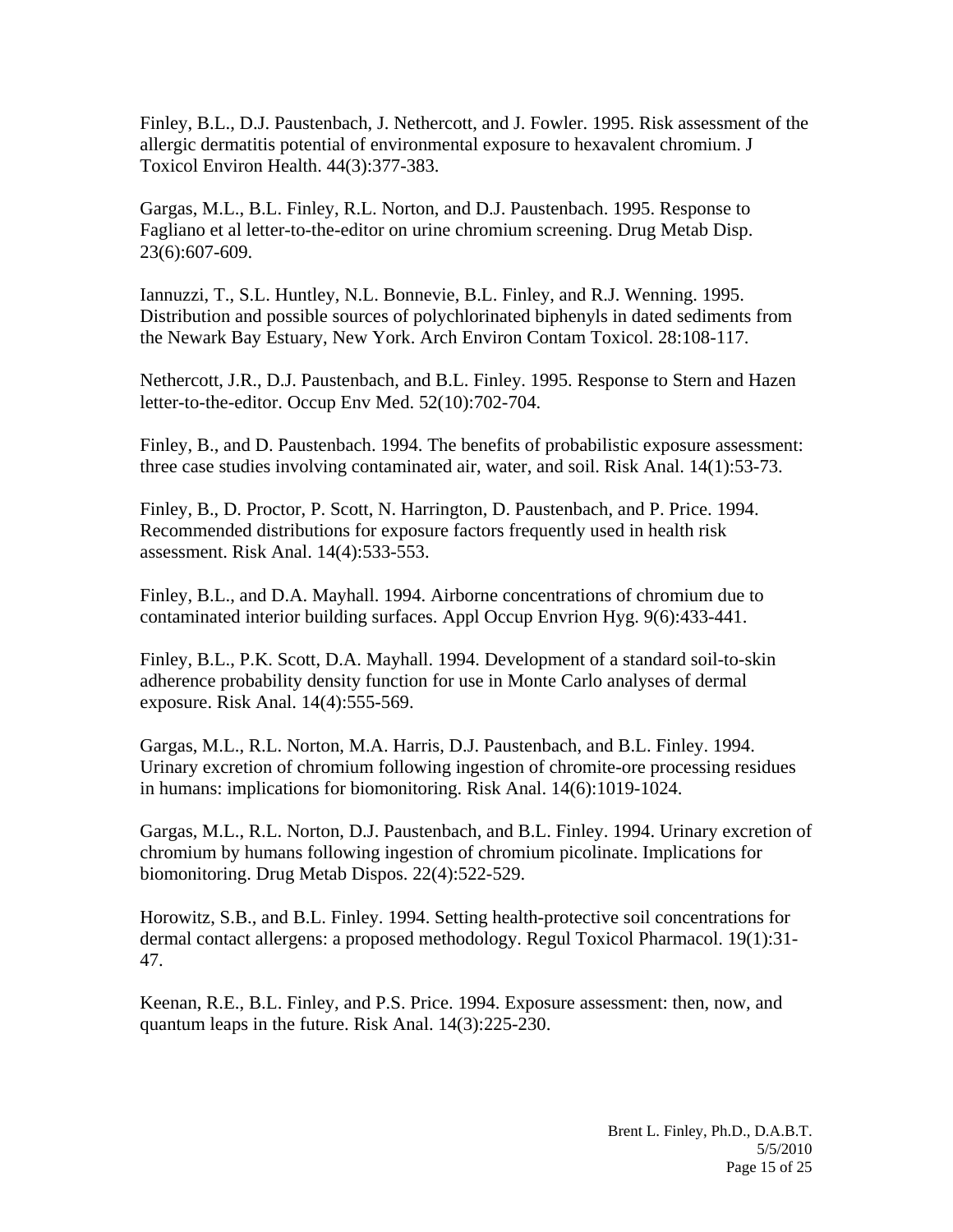Malsch, P.A., D.M. Proctor, and B.L. Finley. 1994. Estimation of a chromium inhalation reference concentration using the benchmark dose method: a case study. Regul Toxicol Pharmacol. 20(1 Pt 1):58-82.

Nethercott, J., D. Paustenbach, R. Adams, J. Fowler, J. Marks, C. Morton, J. Taylor, S. Horowitz, and B. Finley. 1994. A study of chromium induced allergic contact dermatitis with 54 volunteers: Implications for environmental risk assessment. Occup Environ Med. 51(6):371-380.

Nethercott, J.R., B. Finley, S. Horowitz, and D. Paustenbach. 1994. Safe concentrations for dermal allergens in the environment. N J Med. 91(10):694-697.

Wenning, R.J., W. Mitterhuemer, and B.L. Finley. 1994. New directions in the conduct of health risk assessment: Pitfalls and lessons learned. InterData Environ Handbook, 5th Edition. 22-26.

Anderson, R.A., T. Colton, J. Doull, J.G. Marks, R.G. Smith, G.M. Bruce, B.L. Finley, and D.J. Paustenbach. 1993. Designing a biological monitoring program to assess community exposure to chromium: conclusions of an expert panel. J Toxicol Environ Health. 40(4):555-583.

Finley, B.L., K.A. Fehling, M. Falerios, and D.J. Paustenbach. 1993. Field validation for sampling and analysis of airborne hexavalent chromium. Appl Occup Environ Hyg. 8(3):191-200.

Finley, B.L., E.M. Johnson, and J.F. Holson. 1993. Comments on comparative effects of trivalent and hexavalent chromium on spermatogenesis of the mouse. Toxicol Environ Chem. 39:133-137.

Finley, B.L., P. Scott, and D.J. Paustenbach. 1993. Evaluating the adequacy of maximum contaminant levels as health-protective cleanup goals: an analysis based on Monte Carlo techniques. Regul Toxicol Pharmacol. 18(3):438-455.

Horowitz, S.B., and B.L. Finley. 1993. Using human sweat to extract chromium from chromite ore processing residue: applications to setting health-based cleanup levels. J Toxicol Environ Health. 40(4):585-599.

Wenning, R.J., M.A. Harris, B. Finley, D.J. Paustenbach, and H. Bedbury. 1993. Application of pattern recognition techniques to evaluate polychlorinated dibenzo-pdioxin and dibenzofuran distributions in surficial sediments from the lower Passaic River and Newark Bay. Ecotoxicol Environ Safety. 25(1):103-125.

Finley, B.L., V. Lau, and D.J. Paustenbach. 1992. Using an uncertainty analysis of direct and indirect exposure to contaminated groundwater to evaluate EPA's MCLs and healthbased cleanup goals. J Haz Mat. 32:263-274.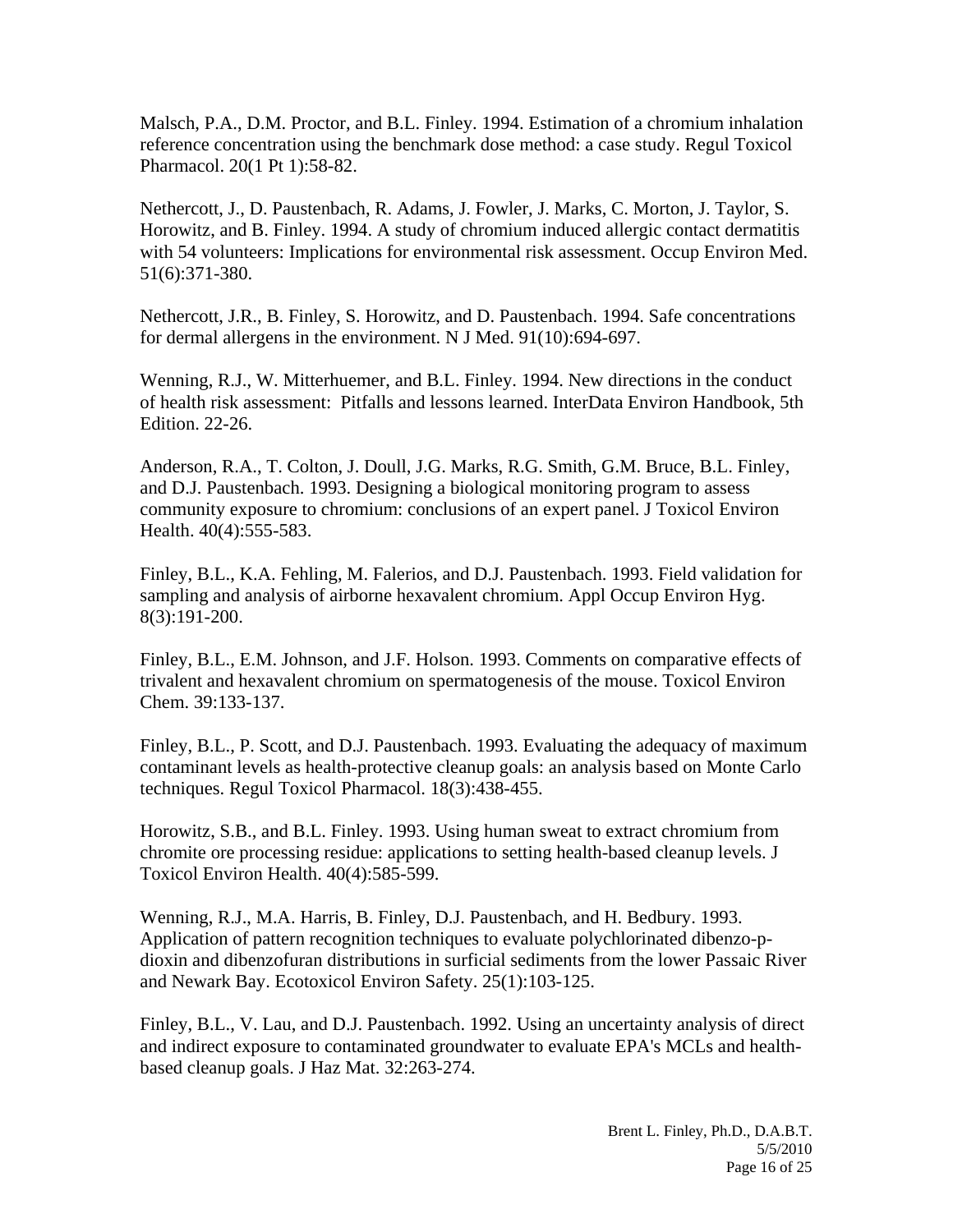Finley, B.L., D.M. Proctor, and D.J. Paustenbach. 1992. An alternative to the USEPA's proposed inhalation reference concentrations for hexavalent and trivalent chromium. Regul Toxicol Pharmacol. 16(2):161-176.

Graham, J., K.D. Walker, M. Berry, E.F. Bryan, M.A. Callahan, A. Fan, B. Finley, J. Lynch, T. McKone, H. Ozkaynak, K. Sexton. 1992. Role of exposure databases in risk assessment. Arch Environ Health. 47(6):408-420.

Paustenbach, D.J., P.J. Sheehan, J.M. Paull, L.M. Wisser, and B.L. Finley. 1992. Review of the allergic contact dermatitis hazard posed by chromium-contaminated soil: identifying a "safe" concentration. J Toxicol Environ Health. 37(1):177-207.

Paustenbach, D.J., T.T. Sarlos, V. Lau, B.L. Finley, D.A. Jeffrey, and M.J. Ungs. 1991. The potential inhalation hazard posed by dioxin contaminated soil. J Air Waste Manag Assoc. 41(10):1334-1340.

Finley, B.L., and D.J. Paustenbach. 1990. Assessment of pesticide-related hazards to birds in a residential community. Proc HazMat Central.

Finley, B.L., and D.J. Paustenbach. 1990. Using risk assessment to design cost-effective remedial investigation: A case study. Econ. 5(1):57-59.

Paustenbach, D.J., B. Finley, R. Kalmes, and B. Fishman. 1990. Methodology for setting airborne emissions limits for chloroform, chlorine dioxide, and chlorine from paper and pulp mills. pp. 133-136, Book 1. TAPPI Environmental Conference, Seattle, WA.

Paustenbach, D.J., J.D. Jernigan, B.L. Finley, S.R. Ripple, and R.E. Keenan. 1990. The current practice of health risk assessment: Potential impact on standards for toxic air contaminants. J Air Waste Manag Assoc. 40(12):1620-1630.

Finley, B.L. 1989. Using risk assessment requirements to design cost-effective remedial investigations. HazMat West Proc.

Finley, B.L., and B.D. Hammock. 1988. Increased activity of cholesterol epoxide hydrolase subsequent to clofibrate treatment. Biochem Pharmacol. 37:3169-3175.

Finley, B.L., P.J. Ashley, A.G. Neptune, and G.S. Yost. 1986. Substrate-selective induction of rabbit hepatic UDP-glucuronyltransferases by ethanol and other xenobiotics. Biochem Pharmacol. 35:2875-2881.

Yost, G.S., and B.L. Finley. 1985. Stereoselective glucuronidation as a probe of induced forms of UDP-glucuronyltransferases. Drug Metab Dispos. 13:5-8.

Yost, G.S., and B.L. Finley. 1983. Ethanol as an inducer of UDP-glucuronyltransferases. Biochem Biophys Res Comm. 111:219-223.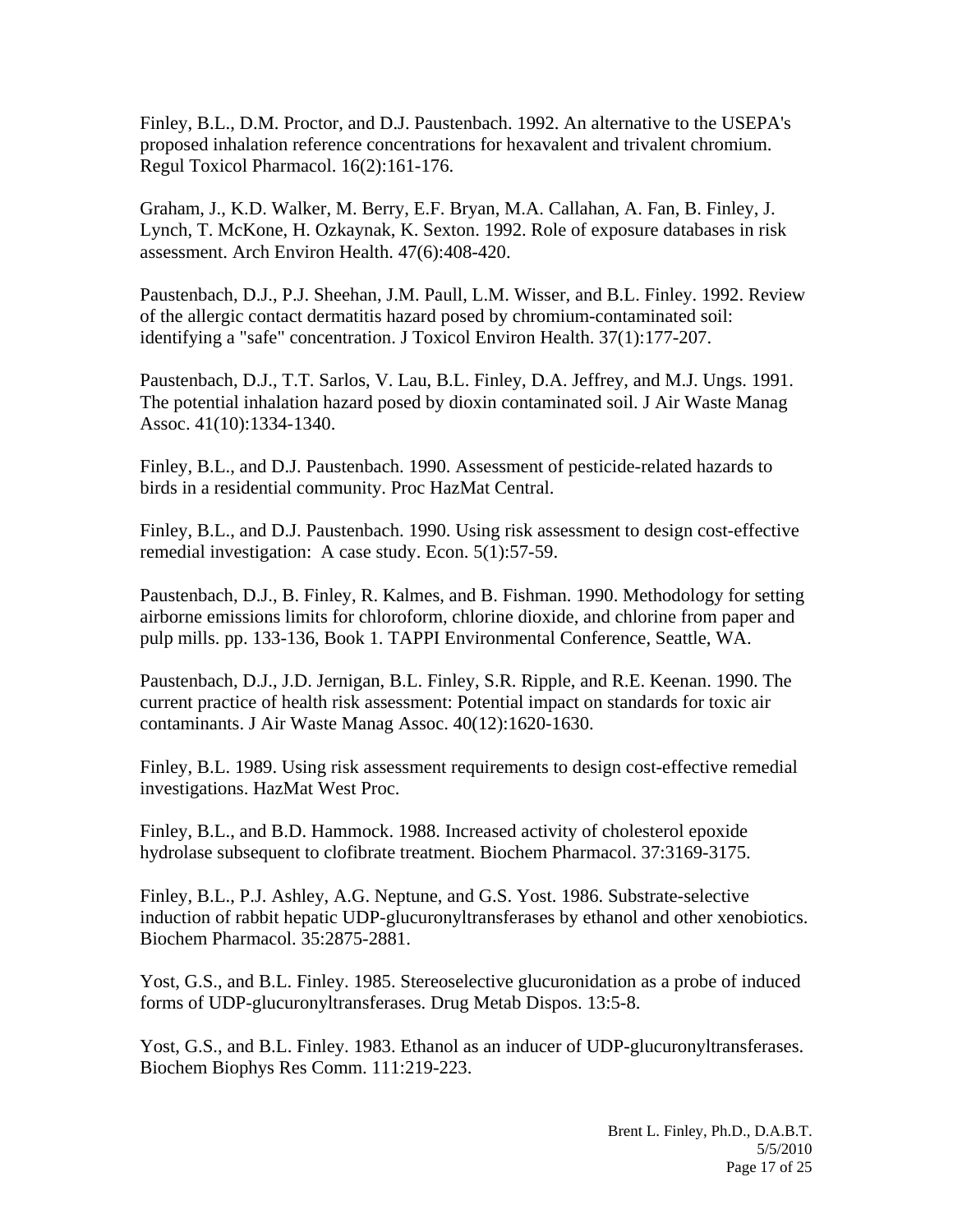### **Book Chapters**

Finley, B., and S.H. Su. 2002. Contaminated sediments and bioaccumulation criteria: Procedures for evaluating dredging and open ocean disposal permits in the New York/New Jersey Harbor. pp. 217-25. In: Characterization of Contaminated Sediments. Pellei, P., A. Porta and R. Hinchee, (eds.). Battelle Press, Columbus, OH.

Hays, S.M., and B. Finley. 2002. Qualitative health risk assessment of natural rubber latex in consumer products. Chapter 18, pp. 1033-1065. In: Human and Ecological Health Risk Assessment: Theory and Practice. D.J. Paustenbach, (ed.). John Wiley & Sons, Inc., New York, NY.

Gargas, M., B. Finley, D. Paustenbach, and T.F. Long. 2000. Environmental health risk assessment; theory and practice. Chapter 82, pp. 1749-1809. In: General and Applied Toxicology. Ballantyne, M., T. Marrs and T. Syversen, (eds.). MacMillan Reference. Woodbridge, CT.

Kangas, M.J., P. Scott, B. Finley, and D. Paustenbach. 1996. A comparison of generic human health risk-based soil remediation criteria in Canada and the US: Two case studies. pp. 138-164. In: ASTM STP (1262): Environmental Toxicology and Risk Assessment. American Society for Testing and Materials. Philadelphia, PA.

#### **Presentations and Published Abstracts**

Scott, L.F., D.A. Galbraith, and B.L. Finley. 2010. Mesothelioma in U.S. Automotive Mechanics: Reported vs Expected Number of Cases in 1975-2007. Poster presentation at the Society of Toxicology's Annual Meeting. #2312PB643. March 7-11, 2010. Salt Lake City, UT.

Donovan, B., E.P. Donovan, S.H. Gaffney, P. Scott, and B.L. Finley. 2010. Human Health Risks Associated with Fish and Shellfish Consumption in an Industrial Leasehold in a Southern California Bay. Poster presentation at the Society of Toxicology's Annual Meeting #2315PB646. March 7-11, 2010. Salt Lake City, UT.

Scott, L.F., J. Keenan, B.L. Finley, and S.H Gaffney. 2009. Using Blood Measurements to Assess Exposure to Dioxin/Furans: Potential Influence of Elevated Detection Limits. Presented at the Society of Toxicology's Annual Meeting. #1621 PB 533. March 15-19, 2009. Baltimore, MD.

Williams, C., E.C. Shay, K.M. Unice, P.K. Scott, and B.L. Finley. 2009. Evaluation of Fluoropolymer Toxicity from Outbreak Reports and Animal Studies. Poster presentation at The Society of Toxicology's Annual Meeting. #1208 PB 533. March 15-19, 2009. Baltimore, MD.

Donovan, E.P., B.L. Donovan, S.H. Gaffney, P.K. Scott, and B.L. Finley. 2008. Human Health Risks Associated with Fish and Shellfish Consumption in an Industrialized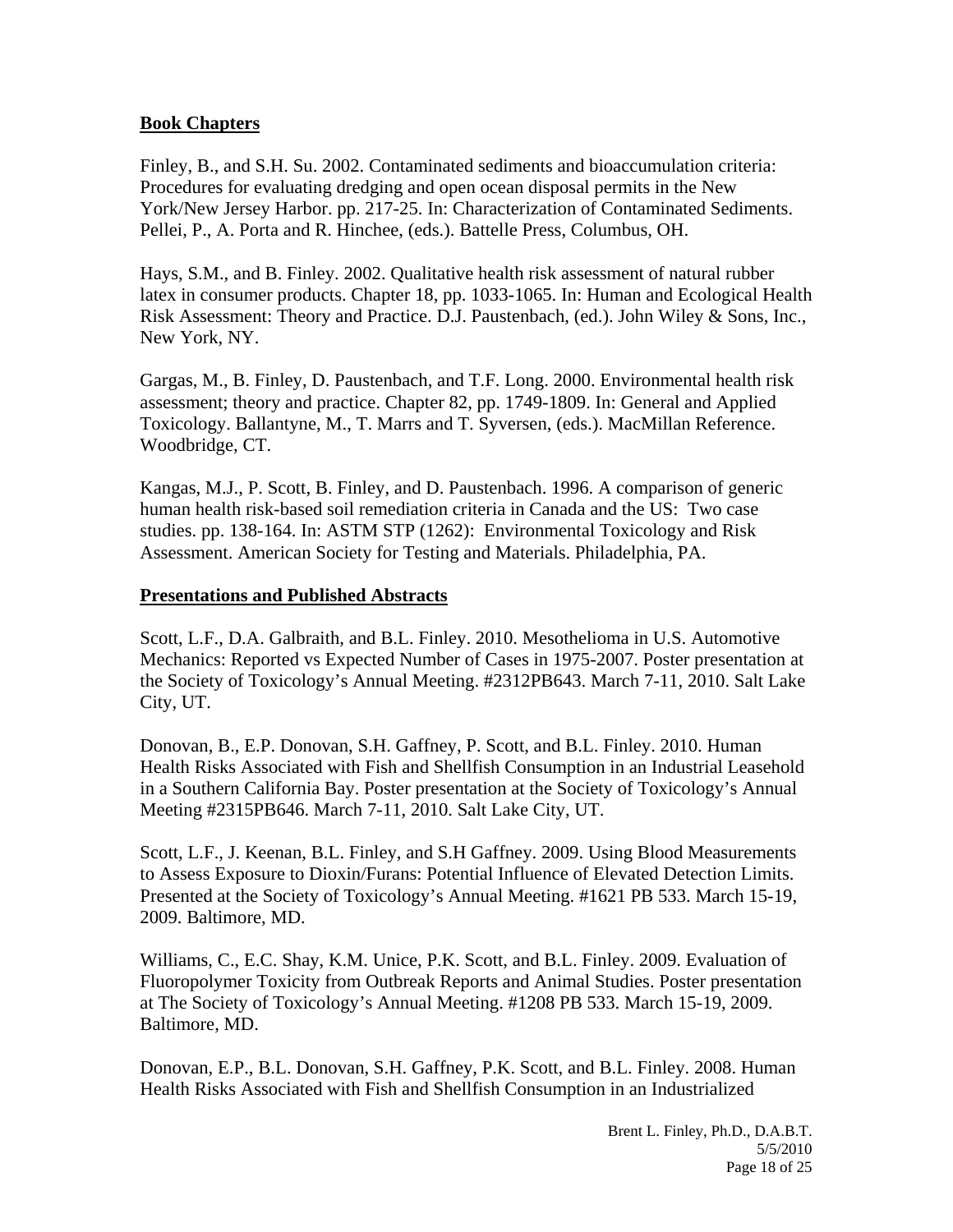Leasehold in a Southern California Bay. Abstract #1723. Presented at the International Society for Environmental Epidemiology & International Exposure Analysis (ISEE/ISEA) Joint Annual Conference, October 12-16, 2008. Pasadena, CA.

Finley, B.L. A Screening Level Evaluation Of Noncancer Hazards For Occupational Exposures To Decachlorobiphenyl From Indoor Dust. Poster presentation at the 28th International Symposium on Halogenated Persistent Organic Pollutants (POPs) – Dioxin Conference. #321. August 17-22, 2008. Birmingham, England, U.K.

Finley, B.L. Site-Specific Dermal Risk Assessment For Industrial Workers. Poster presentation at the 28th International Symposium on Halogenated Persistent Organic Pollutants (POPs) – Dioxin Conference. #305. August 17-22, 2008. Birmingham, England, U.K.

Finley, B.L., A.K. Madl, D.M. Murbach, K.A. Fehling, D.J. Paustenbach, and G.C. Jiang. A study of airborne chrysotile concentrations associated with handling, unpacking, and repacking boxes of automobile clutch discs (circa 1950-1980). Abstract # 1458. Presented at Society of Toxicology's 47th Annual Meeting, March 16-20, 2008. Seattle, WA.

Haws, L.C., M.J. DeVito, J.N. Walker, L.S. Birnbaum, K.M. Unice, P. Scott, M.A. Harris, J.A. Tachovsky, W.H. Farland, B. Finley, and D.F. Staskal. 2008. Development of weighted distributions of REPs for dioxin-like compounds: implications for risk assessment. Abstract # 1178. Presented at Society of Toxicology's 47th Annual Meeting, March 16-20, 2008. Seattle, WA.

Jiang, G.C., A.K. Madl, D.J. Paustenbach, and B.L. Finley. 2008. Detailed asbestos fiber size and morphology analyses of automobile clutch discs, brake pads, and brake shoes. Abstract # 1468. Presented at Society of Toxicology's 47th Annual Meeting, March 16- 20, 2008. Seattle, WA.

Phelka, A.D., J.A. Clarke, D.J. Paustenbach, and B.L. Finley. 2008. The importance of asbestos fiber length as a predictor of potency for asbestos-related disease. Abstract # 1185. Presented at Society of Toxicology's 47th Annual Meeting, March 16-20, 2008. Seattle, WA.

Scott, L., L. Haws, D.F. Staskal, M. Harris, and B. Finley. 2008. Evaluation of dioxinlike compounds in workers from a primary magnesium production facility relative to levels observed in the general US population. Abstract # 1741. Presented at Society of Toxicology's 47th Annual Meeting, March 16-20, 2008. Seattle, WA.

Staskal, D.E., E.P. Donovan, K.M. Unice, L.C. Haws, J. Roberts, B. Finley, and M. Harris. Human health risks associated with exposure to pathogens in waters and sediments of the lower Passaic River. Abstract #1800. Presented at Society of Toxicology's 47th Annual Meeting, March 16-20, 2008. Seattle, WA.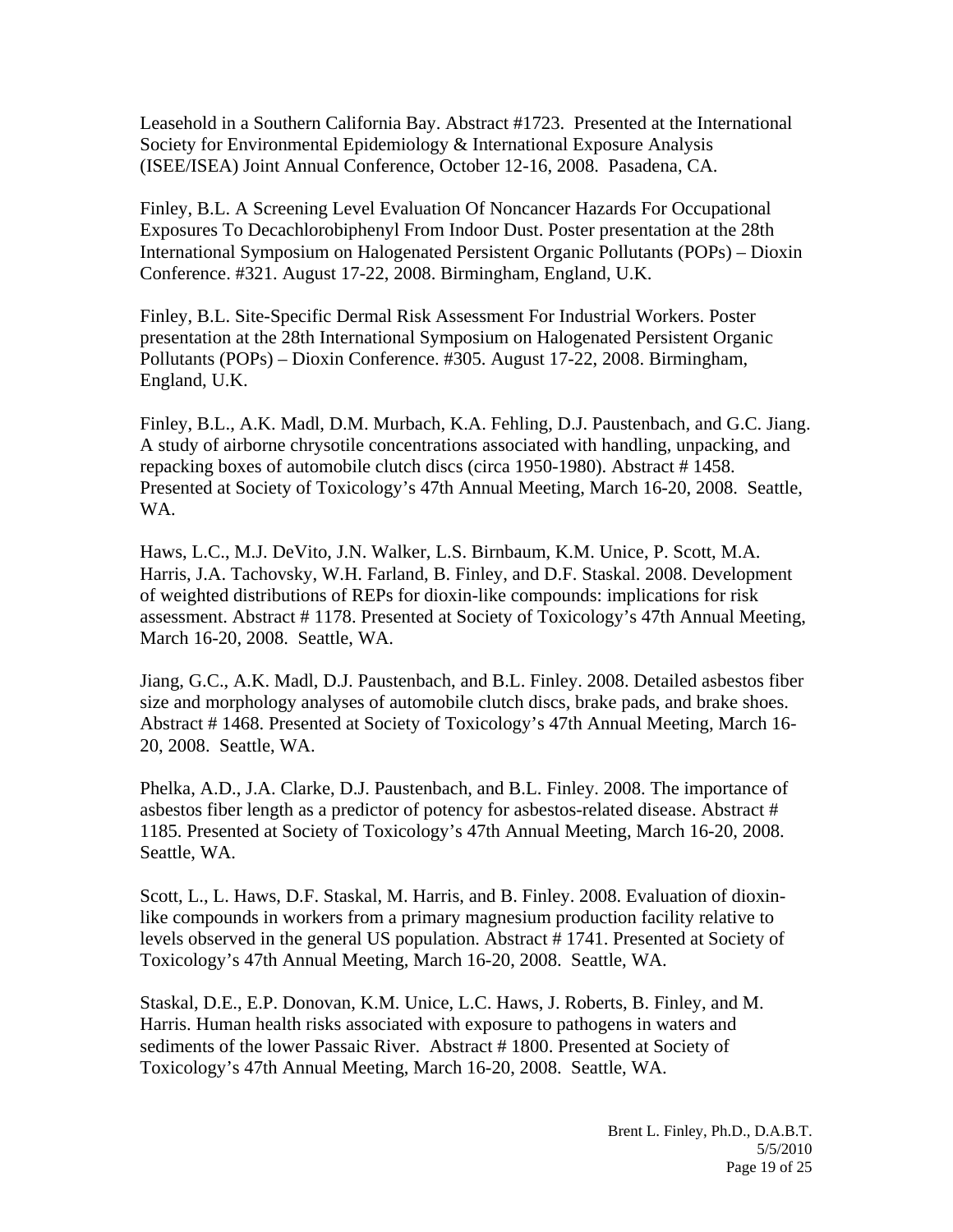Finley, B.L., E.J. Morinello, and K.A. Fehling. 2007. Relative oral bioavailability of polychlorinated dibenzo-p-dioxins / dibenzofurans in soil. Abstract # P258. Presented at Dioxin 2007. September 2-7, 2007. Tokyo, Japan.

Haws, L.C., L.L.F. Scott, D.F. Staskal, M.A. Harris, and B.L. Finley. 2007. Dioxin-like compounds in workers at a primary magnesium production facility. Abstract # P261. Presented at Dioxin 2007. September 2-7, 2007. Tokyo, Japan.

Finley, B. and J. Pierce. 2007. Characterization of risks to welders due to exposures to asbestos in welding rod flux. Abstract #1922-211. Presented at Society of Toxicology's 46th Annual Meeting, March 25-29, 2007. Charlotte, NC.

Haws, L., N. Walker, M. DeVito, L. Birnbaum, K. Unice, P. Scott, M. Harris, W. Farland, B. Finley, and D. Staskal. 2007. Development of Weighted Distributions of Reps for Dioxin-Like Compounds (DLCs). Abstract # 1560. Presented at Society of Toxicology's 46th Annual Meeting, March 25-29, 2007. Charlotte, NC.

Morinello, E.J., J.M. Warmerdam, and B.L. Finley. 2007. Absolute oral bioavailability of polychlorinated dibenzo-p-dioxins/dibenzofurans in soil. Abstract # 825-302. Presented at Society of Toxicology's 46th Annual Meeting. March 25-29, 2007. Charlotte, NC.

Moy, P., J. Pierce, and B. Finley. 2007. Assessment of health effects resulting from possible emissions from a pesticide formulation facility. Abstract # 1540-415. Presented at Society of Toxicology's 46th Annual Meeting. March 25-29, 2007. Charlotte, NC.

Pierce, J., J. Warmerdam, and B. Finley. 2007. Estimating health risks in workers aboard crude oil tankers due to exposure to n-hexane, toluene, and benzene. Abstract # 1999- 218. Presented at Society of Toxicology's 46th Annual Meeting. March 25-29, 2007. Charlotte, NC.

Roberts, J., D.A. Galbraith, and B.L. Finley. 2007. A comprehensive review of occupational exposure to diacetyl in microwave popcorn facilities. Abstract # 2000-219. Presented at Society of Toxicology's 46th Annual Meeting. March 25-29, 2007. Charlotte, NC.

Staskal, D., E. Donovan, J. Roberts, K. Unice, B. Finley, and M. Harris. 2007. Human health risk associated with exposure to pathogen-contaminated sediments. Abstract # 1618-120. Presented at Society of Toxicology's 46th Annual Meeting. March 25-29, 2007. Charlotte, NC.

Warmerdam, J.M., E.J. Morinello, and B.L. Finley. 2007. Relative oral bioavailability of polychlorinated dibenzo-p-dioxins/dibenzofurans in soil. Abstract # 824-301. Presented at Society of Toxicology's 46th Annual Meeting. March 25-29, 2007. Charlotte, NC.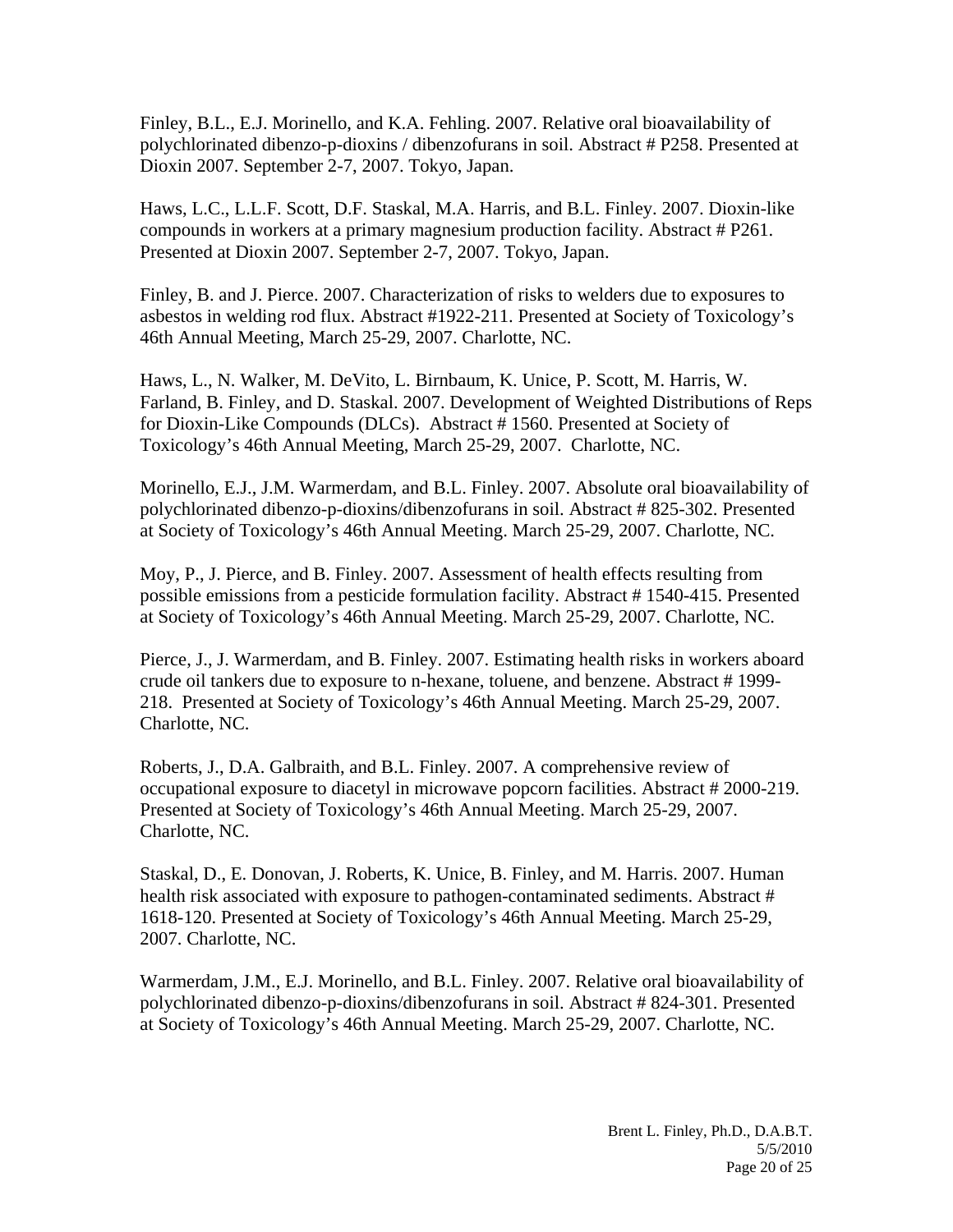Hong, S., D. Proctor, and B. Finley. 2006. Assessment of L.A. Sewage Spills on Santa Monica Bay Beaches. Abstract #1612. Presented at Society of Toxicology's 45th Annual Meeting. March 5-9, 2006. San Diego, CA.

Mellinger, K.N., J.R. Kuykendall, K.L. Miller, A.V. Cain, B.L. Finley, and D.J. Paustenbach. 2006. DNA-Protein Crosslinks as a Potential Biomonitor of Hexavalent Chromium Exposure in Rainbow Trout. Abstract # 1264. Presented at Society of Toxicolog's 45th Annual Meeting. March 5-9, 2006. San Diego, CA.

Perry, M.W., J.R. Kuykendall, K.L. Miller, K.N. Mellinger, A.V. Cain, B.L. Finley, and D.J. Paustenbach. 2006. Persistence of DNA-Protein Crosslinks in Erythrocytes of Channel Catfish After Acute Hexavalent Chromium Exposure. Abstract # 1266. Presented at Society of Toxicology's 45th Annual Meeting. March 5-9, 2006. San Diego, CA.

Pierce, J.S. and B.L. Finley. 2006. Characterization of Chrysotile Asbestos Exposures for Garage Mechanics. Abstract #:854. Presented at Society of Toxicology's 45th Annual Meeting. March 5-9, 2006. San Diego, CA.

Finley, B.L., F. Mowat, R. Richter, G. Brobry, V. Craven, and P. Sheehan. 2005. Evaluation of Proposed Threshold Doses for Chrysotile Exposure and Respiratory Diseases. Abstract # 409. Presented at Society of Toxicology's 44th Annual Meeting. March 6-10. New Orleans, LA.

Harris, M.A., and B. Finley. 2005. The TCDD TEQ in Human Blood From Dietary vs. Anthropogenic Dioxins: A Dietary Study. Abstract #392. Presented at Society of Toxicology's 44th Annual Meeting. March 6-10. New Orleans, LA.

Li, A.A., P. Mink, L. McIntosh, J. Teta, and B. Finley. 2004. Evaluation of Epidemiological and Animal Data Associating Pesticides with Parkinson's Disease. Abstract #1352. Presented at Society of Toxicology's 43rd Annual Meeting. March 21- 25. Baltimore, MD.

Santamaria, A., A. Li, F. Mowat, C. Cushing, and B.L. Finley. 2004. Potential Neurological Effects of Manganese Exposure During Welding: A "State-of-the-Science" Review. Abstract # 394. Presented at Society of Toxicology's 43rd Annual Meeting. March 21-25. Baltimore, MD.

Connor, K.T., and B.L. Finley. 2003. A Framework for Evaluating Relative Potency Data in the Developments of Toxicity Equivalency Factors (TEFs). Abstract # 664. Presented at Society of Toxicology's 42nd Annual Meeting. March 9-14. Salt Lake City, UT.

Cushing, C.A., K.C. Holicky, D.W. Pyatt, D. Staskal, B.L. Finley, D.J. Paustenbach, and S.M. Hays. 2003. Estimated Children's Exposure to Decabromodiphenyl Oxide in the U.S. Abstract #1906. Presented at Society of Toxicology's 42nd Annual Meeting. March 9-14. Salt Lake City, UT.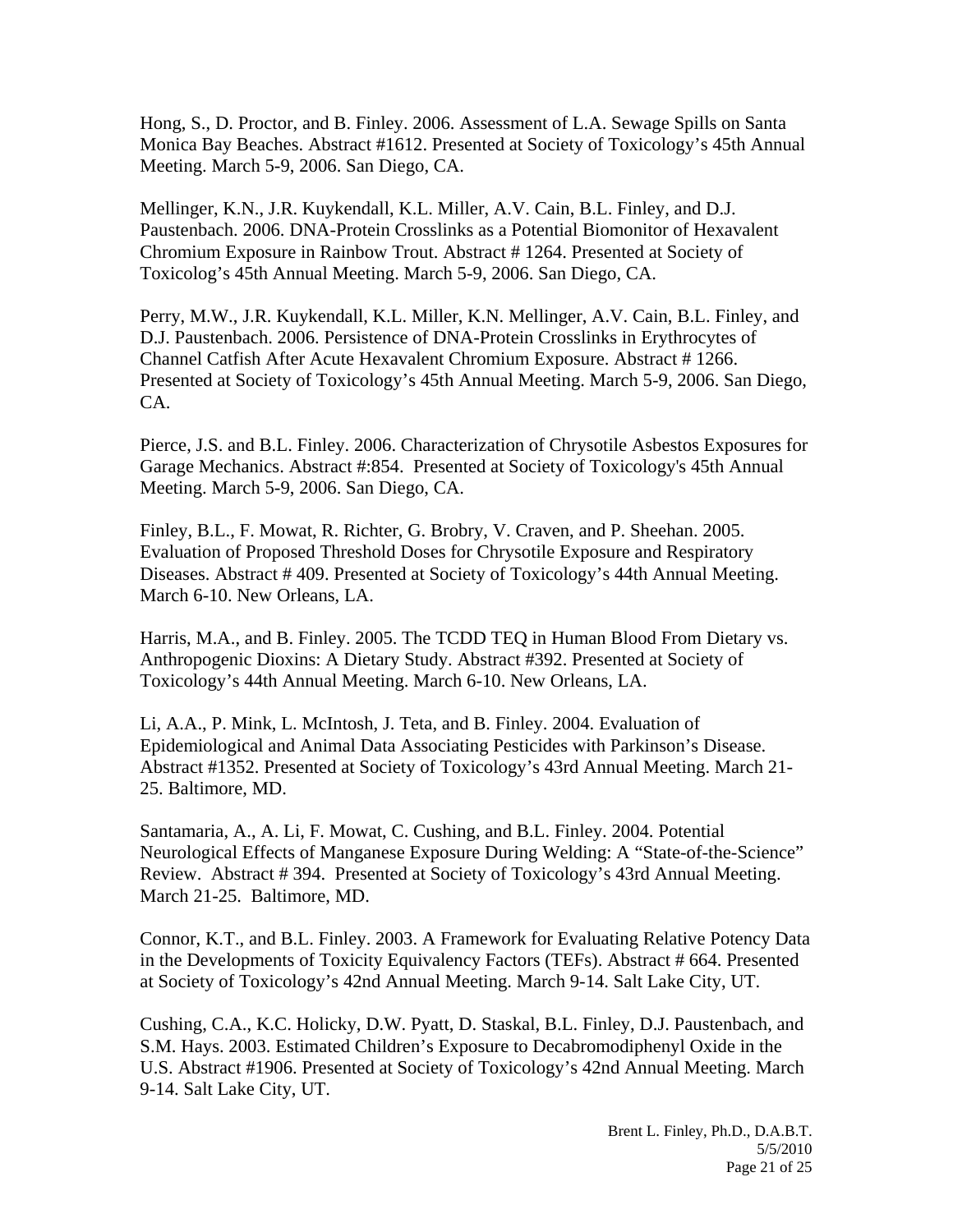Finley, B.L. and S.H. Su. 2002. Contaminated sediments and bioaccumulation criteria: procedures for evaluating dredging and open ocean disposal permits in the New York/New Jersey harbor. Presented at Proceedings of International Conference on Remediation of Contaminated Sediments. October 10-12, 2002. Venice, Italy.

Madl, A.K., B.L. Finley, J. Warmerdam, R. Richter, and D.J. Paustenbach. 2001. Contributions of Individual Truck Operations to Ambient Diesel Particulate Matter (DPM) Concentrations: Implications for Risk Assessment and Management. Abstract #2063. Presented at Society of Toxicology's 40th Annual Meeting. March 25-29. San Francisco, CA.

Proctor, D.M., B.L. Finley, and D.J. Paustenbach. 2001. Is Hexavalent Chromium Carcinogenic Via The Oral Route of Exposure An Evaluation of the State of the Science and Implications for Drinking Water Regulations. Abstract # 1499. Presented at Society of Toxicology's 40th Annual Meeting. March 25-29. San Francisco, CA.

Finley, B.L., K. Fehling, J. Green, and S.M. Hays. 2000. The presence of the Ah-receptor agonists in the diet: Implications for risk assessment and risk management. Presented at the International Dioxin Meeting 2000. Monterey, CA.

Finley, B.L., K. Conner, J. Otani, and P.K. Scott. 2000. Weighted PCDD/F and PCB REP distributions and their use in probabilistic risk assessment. Presented at the International Dioxin Meeting 2000. Monterey, CA.

Bernhardt, T., B. Finley, M. Goodman, and K. Connor. 2000. An Estrogen Equivalents Comparison of Daily Doses of Bisphenol A From Polycarbonate Baby Bottles vs. Naturally-Occurring Compounds. Abstract #1201. Presented at Society of Toxicology's 39th Annual Meeting. March 19-23. Philadelphia, PA.

Connor, K., V. Craven, N. Wilson, T. Iannuzzi, D. Ludwig, and B. Finley. 2000. A Probabilistic Human Health Risk Assessment for the Intake of Polychlorinated Biphenyls (PCBS) in Anglers of the Lower Fox River, Wisconsin. Abstract # 1173. Presented at Society of Toxicology's 39th Annual Meeting. March 19-23. Philadelphia, PA.

Exuzides, A., and B. Finley. 2000. A Study of Latex Allergy Using the National Health and Nutrition Examination Survey. Abstract # 590. Presented at Society of Toxicology's 39th Annual Meeting. March 19-23. Philadelphia, PA.

Finley, B.L., D.J. Cher, and S.M. Hays. 2000. Natural Rubber Latex Allergy: A Critical Review. Abstract # 1160. Presented at Society of Toxicology's 39th Annual Meeting. March 19-23. Philadelphia, PA.

Proctor, D.M., J.R. Nethercott, M.M. Fredrick, B.L. Finley, and D.J. Paustenbach. 1997. Assessing the Potential for Elicitation of Allergic Contact Dermatitis in Cr(VI)-Sensitized Subjects Following Prolonged Contact with Cr(VI) in Solution. Abstract # 1051.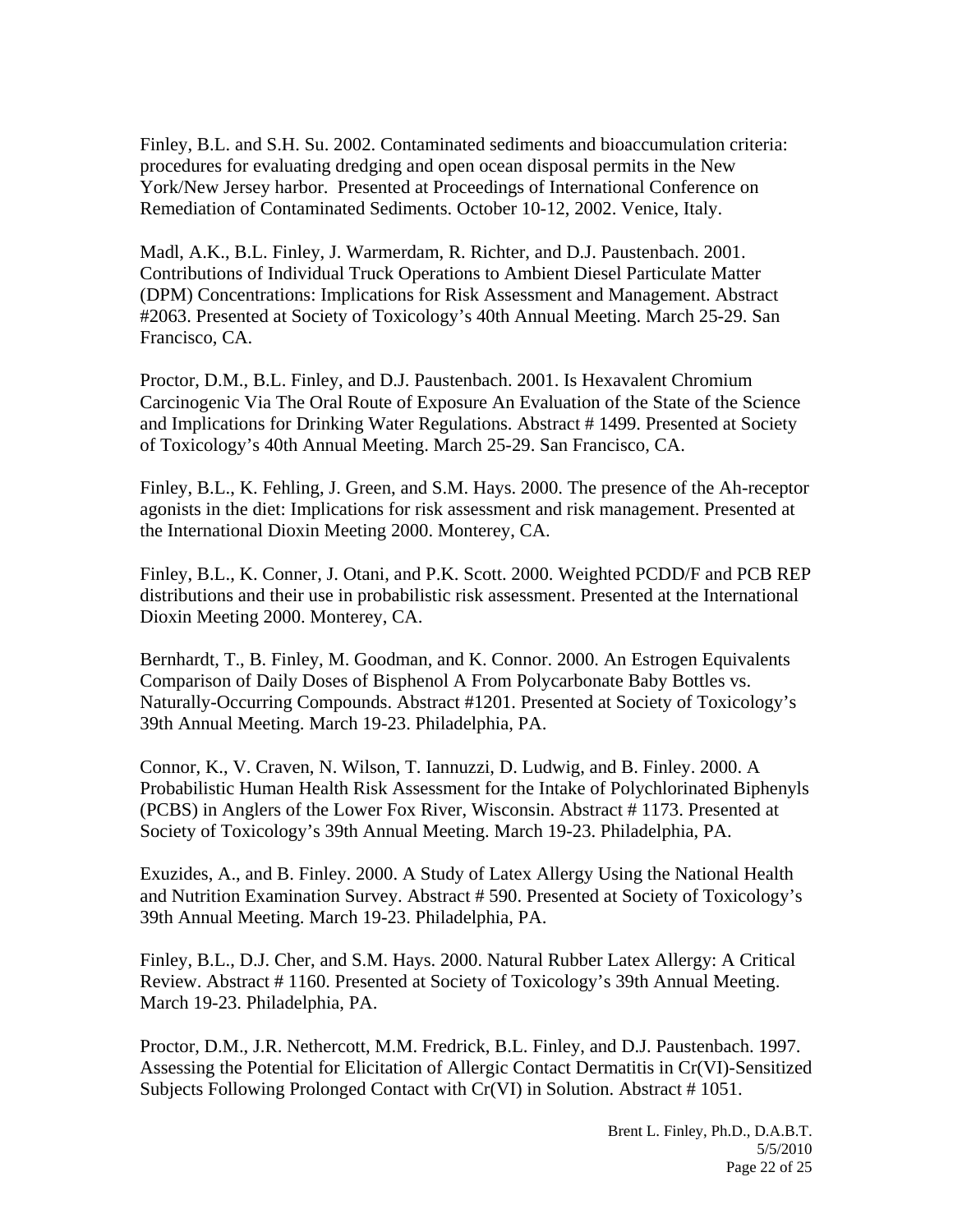Presented at Society of Toxicology's 36th Annual Meeting. March 9-13. Cincinnati, Ohio.

Chute, S.M., S.K. Overman, B.D. Kerger, B.L. Finley, and D.J. Paustenbach. 1996. The Chromium(VI) Reductive Capacity of Household Beverages: Implications for Risk Assessment. Abstract #37. Presented at Society of Toxicology's 35th Annual Meeting. March 10-14. Anaheim, CA.

Clark, J.J.J., G.E. Corbett, B.D. Kerger, B.L. Finley, and D.J. Paustenbach. 1996. Dermal Uptake of Hexavalent Chromium in Human Voulenteers: Measures of Systematic Uptake from Immersion in Water at 22 ppm. Abstract # 74. Presented at Society of Toxicology's 35th Annual Meeting. March 10-14. Anaheim, CA.

Corbett, G.C., E. O'Flaherty, B.D. Kerger, B.L. Finley, and D.J. Paustenbach. 1996. Reduction Kinetics of Hexavalent Chromium in Human Blood. Abstract #77. Presented at Society of Toxicology's 35th Annual Meeting. March 10-14. Anaheim, CA.

Dodge, D.G., J.J.J Clark, B.D. Kerger, R.O. Richter, B.L. Finley, and D.J. Paustenbach. 1996. Assessment of Airborne Hexavalent Chromium in the Home Following Use of Contaminated Tapwater. Abstract #600. Presented at Society of Toxicology's 35th Annual Meeting. March 10-14. Anaheim, CA.

Finley, B.L., B.D. Kerger, G.C. Corbett, and D.J. Paustenbach. Pharmacokinetics of Drinking Water Exposure to Selected Chromium (III and VI) Compounds in Human Voulenteers. Abstract #73. Presented at Society of Toxicology's 35th Annual Meeting. March 10-14. Anaheim, CA.

Kerger, B.D., B.L. Finley, D.J. Paustenbach, and E. O'Flaherty. 1996. A Physiologicallybased Pharmacokinetic Model for Ingestion of Chromium (III and VI) in Drinking Water: Validation with Human Studies. Abstract #1282. Presented at Society of Toxicology's 35th Annual Meeting. March 10-14. Anaheim, CA.

Kuykendall, J.R., S.K. Overman, B.D. Kerger, B.L. Finley, and D.J. Paustenbach. Testing for DNA-protein Crosslinking after Drinking Water Exposure to Chromium (III and VI) in Human Volunteers. Abstract #76. Presented at Society of Toxicology's 35th Annual Meeting. March 10-14. Anaheim, CA.

Paustenbach, D.J., S.M. Hays, B.D. Kerger, and B.L. Finley. 1996. An Analysis of Interindividual Variability in Uptake and Elimination of Chromium from Human Volunteers. Abstract #180. Presented at Society of Toxicology's 35th Annual Meeting. March 10-14. Anaheim, CA.

Finley, B.L., R.L. Norton, and M.L. Gargas. 1995. Urinary chromium concentrations in humans following ingestion of safe doses of hexavalent and trivalent chromium: implications for biomonitoring. The Toxicologist 15:1036. Presented at the 34th Annual Meeting of the Society of Toxicology. Baltimore, MD.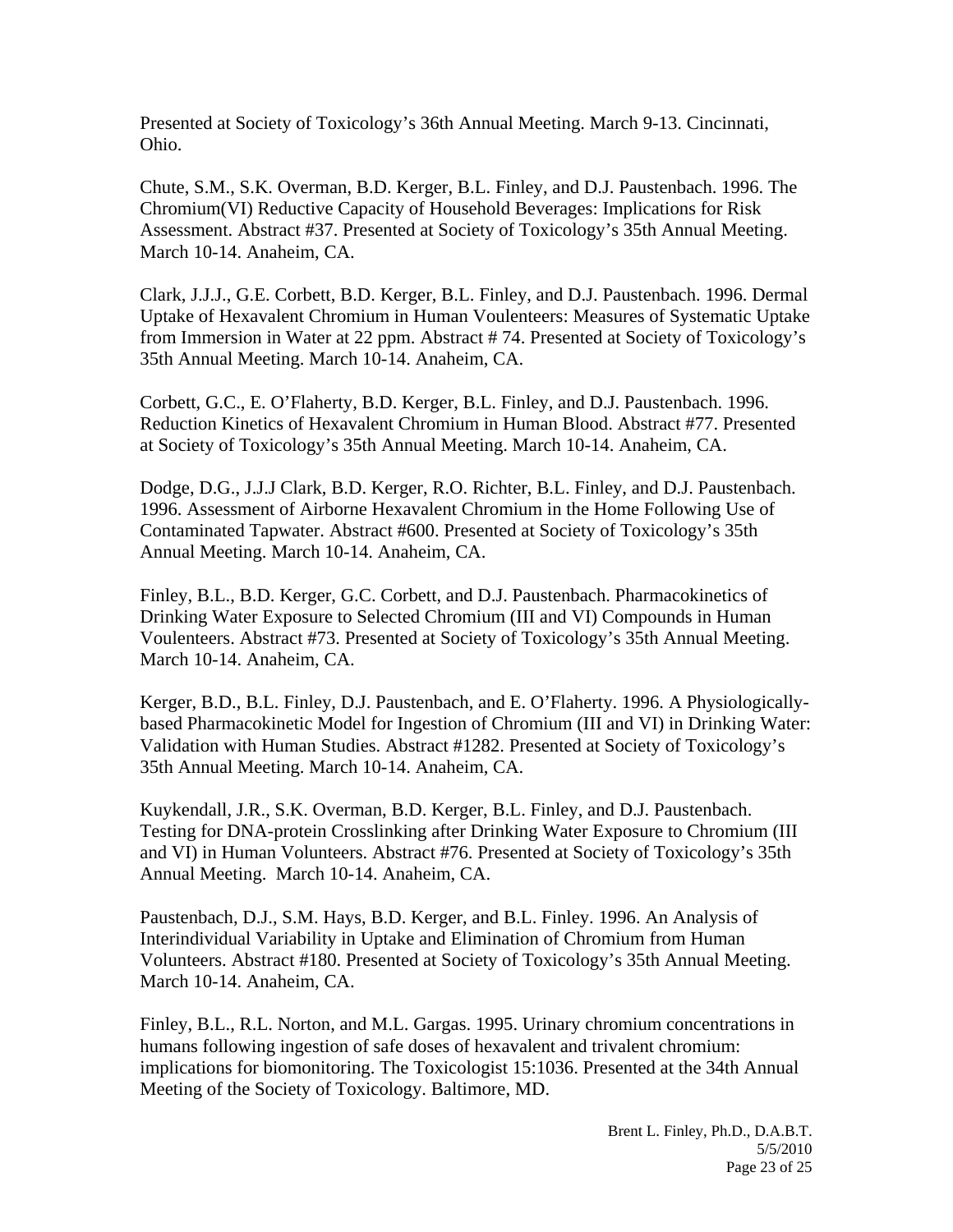Kerger, B.D., B.L. Finley, and D.J. Paustenbach. 1995. Cost-Benefit Analysis of California Policy on Cancer Risk: A Case Study on Chromium (VI). Abstract #203. Presented at Society of Toxicology's 34th Annual Meeting. March 5-9. Baltimore, MD.

Gargas, M.L., B.L. Finley, R.L. Norton, D.M. Proctor, and D. J. Paustenbach. 1994. Biomonitoring of chromium (Cr) exposure by urinary excretion: bioavailability and sampling design. The Toxicologist 14:383. Presented at the 1994 Society of Toxicology Meeting. Dallas, TX.

Gargas, M.L., P.K. Scott, B.L. Finley, and R.H. Reitz. 1994. Refinements in the exposure assessment process. Presented at the Conference on Temporal Aspects in Risk Assessment for Non-Cancer Endpoints. April 18-20, 1994. Wright-Patterson AFB, OH.

Malsch, P.A., D.M. Proctor, and B.L. Finley. 1994. Estimation of chromium inhalation RfC by the benchmark dose method. Presented at the Society of Toxicology 33rd Annual Meeting.

Finley, B.L., D.M. Proctor, and D.J. Paustenbach. 1993. An alternative to the USEPA's proposed inhalation reference concentrations for hexavalent chromium. Abstract #1643. Presented at 32nd Annual Meeting of the Society of Toxicology, New Orleans, LA.

Gargas, M.L., M.A. Bono, P.K. Scott, B.L. Finley, and D.J. Paustenbach. 1993. Approaches to assessing human exposure to soil contaminants at wood preserving facilities. The Toxicologist 13:1045. Presented at the 32nd Annual Meeting of the Society of Toxicology. March 14-18, 1993. New Orleans, LA.

Proctor, D.M. and B.L. Finley. 1993. A methodology for setting soil cleanup goals based on protection of allergic contact dermatitis. Presented at the Society for Risk Analysis Annual Meeting. December 5-8, 1993.

Finley, B.L., M. Harris, and D.J. Paustenbach. 1991. Recent changes in regulatory toxicity rankings for wood-treating chemicals and their impact on risk assessment and remediation at wood-treating sites. Presented at the American Wood Preservers Institute. Scottsdale, AZ.

Harris, M.A., B.L. Finley, R.J. Wenning, and D.J. Paustenbach. 1991. Evaluation of Potential Sources of 1,2,8,9-TCDD in Aquatic Biota from Newark Bay. Abstract #729. Presented at Society of Toxicology's 30th Annual Meeting.

Wenning, R.J., M.A. Harris, M.J. Ungs, B.L. Finley, and D.J. Paustenbach. 1991. PCDD and PCDF fingerprint patterns in surficial sediments from the lower Passaic River and Newark Bay using multivariate statistics. Abstract #446. Presented at 12th Annual Meeting of Society of Environmental Toxicology and Chemistry. November 3-7, 1991. Seattle, WA.